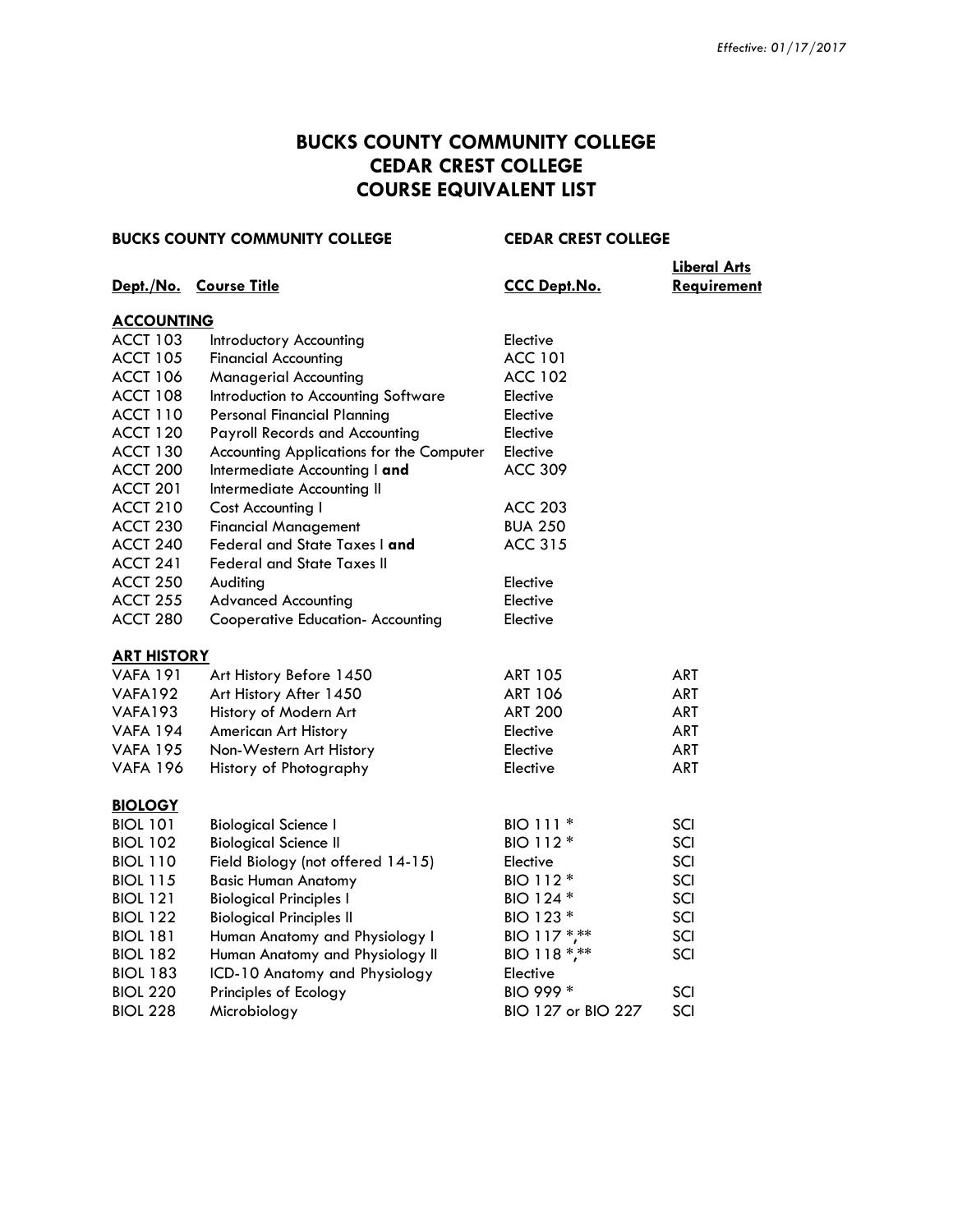|                 | Dept./No. Course Title                                                | Dept.No.       | Liberal Arts<br><b>Requirements</b> |
|-----------------|-----------------------------------------------------------------------|----------------|-------------------------------------|
| <b>BIOL 240</b> | Seminar in Biology/Biotechnology                                      | <b>BIO 999</b> | SCI                                 |
| <b>BIOL 280</b> | Cooperative Education Biology<br>/Biotechnology/Environmental Science | Elective       |                                     |

\* Lectures may be taken in the classroom or online and will transfer as indicated. Labs must be taken in the classroom to transfer. Online labs will not be accepted as an equivalent to Cedar Crest College labs. \*\* For students wishing to transfer these in as BIO 217 or BIO 218, please speak with the Department Head at Cedar Crest College.

## **[BIOTECHNOLOGY](http://www.bucks.edu/catalog/courses/math/biotechnology/)**

| <b>BIOT 105</b> | Introduction to Biotechnology               | Reviewed Individually*** |     |
|-----------------|---------------------------------------------|--------------------------|-----|
| <b>BIOT 125</b> | <b>Biotechnology Methods and Techniques</b> | Reviewed Individually*** |     |
| <b>BIOT 205</b> | <b>Cell and Tissue Culture</b>              | <b>BIO 999*</b>          | SCI |
| <b>BIOT 221</b> | Biomanufacturing                            | $BIO.999*$               | SCI |
| <b>BIOT 275</b> | Biotechnology Seminar                       | <b>BIO 999</b>           |     |

\* Lectures may be taken in the classroom or online and will transfer as indicated. Labs must be taken in the classroom to transfer. Online labs will not be accepted as an equivalent to Cedar Crest College labs. \*\*\* Will be assessed at time of transfer with a syllabus to review.

## **[CERAMICS](http://www.bucks.edu/catalog/courses/arts/ceramics/)**

| <b>VAFA 181</b>      | Introductions to Ceramics I | ART 131        | ART |
|----------------------|-----------------------------|----------------|-----|
| VAFA 282 Ceramics II |                             | <b>ART 231</b> | ART |

#### **[CHEF APPRENTICESHIP](http://www.bucks.edu/catalog/courses/business/culinary/)**

(All courses transfer for elective credit with the exception of HRIM 134. HRIM 134 does not transfer.)

| <b>HRIM 100</b> | Introduction to Tourism and Hospitality               | Elective |
|-----------------|-------------------------------------------------------|----------|
| <b>HRIM 105</b> | Sanitation and Safety (Certification Course) Elective |          |
| <b>HRIM 120</b> | <b>Basic Food Preparation and Management Elective</b> |          |
| <b>HRIM 121</b> | <b>Advanced Food Preparation</b>                      | Elective |
|                 | and Management                                        |          |
| <b>HRIM 130</b> | Baking and Decorating -                               | Elective |
|                 | <b>Techniques and Procedures</b>                      |          |
| <b>HRIM 131</b> | <b>Buffet Planning and Preparation Basic</b>          | Elective |
| <b>HRIM 132</b> | Buffet Planning and Preparation/                      | Elective |
|                 | Advanced                                              |          |
| <b>HRIM 133</b> | International Pastries                                | Elective |
| <b>HRIM 135</b> | <b>Baking II - Advanced Techniques</b>                | Elective |
| HRIM 136        | <b>Modern Plated Desserts</b>                         | Elective |
| <b>HRIM 137</b> | Wedding Cake Assembly and                             | Elective |
|                 | Decoration                                            |          |
| <b>HRIM 140</b> | <b>Culinary Arts Practicum</b>                        | Elective |
| <b>HRIM 141</b> | <b>Culinary Arts Practicum</b>                        | Elective |
| <b>HRIM 142</b> | <b>Culinary Arts Practicum</b>                        | Elective |
| <b>HRIM 143</b> | <b>Culinary Arts Practicum</b>                        | Elective |
| <b>HRIM 144</b> | <b>Culinary Arts Practicum</b>                        | Elective |
| <b>HRIM 145</b> | <b>Culinary Arts Practicum</b>                        | Elective |
| <b>HRIM 150</b> | <b>Bread Fabrication - Basic</b>                      | Elective |
| <b>HRIM 155</b> | Chocolate - Essential Skills                          | Elective |
|                 |                                                       |          |

## **[CHEMISTRY](http://www.bucks.edu/catalog/courses/math/chemistry/)**

CHEM 100 Preparatory Chemistry (Prev. CHEM090) Elective SCI

**Liberal Arts**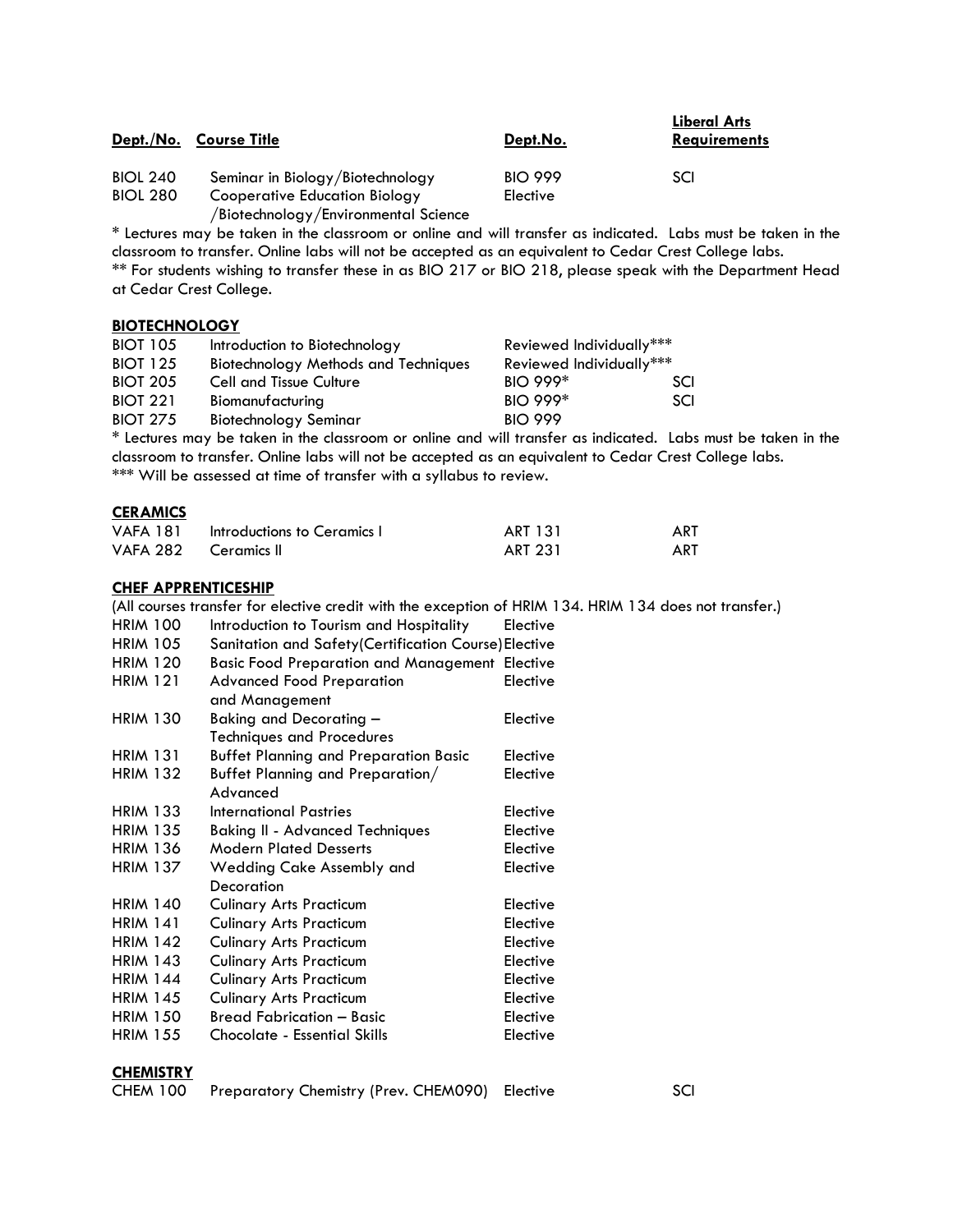|                 | Dept./No. Course Title                                                       | Dept.No.                             | <b>Liberal Arts</b><br><b>Requirements</b> |
|-----------------|------------------------------------------------------------------------------|--------------------------------------|--------------------------------------------|
| <b>CHEM 101</b> | Chemistry A and                                                              | <b>CHE 103</b>                       | SCI                                        |
| <b>CHEM 102</b> | Chemistry B                                                                  |                                      |                                            |
| <b>CHEM 103</b> | Introduction to Chemical Technology                                          | Elective                             |                                            |
| <b>CHEM 104</b> | Introduction to Environmental Chemistry                                      | <b>ENS 101</b>                       | SCI                                        |
| <b>CHEM 121</b> | Chemistry I                                                                  | <b>CHE 111</b>                       | SCI                                        |
| <b>CHEM 122</b> | Chemistry II                                                                 | CHE 112 (Lecture only)               | SCI                                        |
| <b>CHEM 144</b> | Chemical Reactions, Separations, and<br><i><u><b>Identifications</b></u></i> | <b>CHE Elective</b>                  | SCI                                        |
| <b>CHEM 220</b> | Survey of Organic Chemistry                                                  | <b>CHE 203</b>                       | SCI                                        |
| <b>CHEM 221</b> | Organic Chemistry I                                                          | <b>CHE 205</b>                       | SCI                                        |
| CHEM 222        | <b>Organic Chemistry II</b>                                                  | <b>CHE 206</b>                       | SCI                                        |
| <b>CHEM 230</b> | <b>Quantitative Analysis</b>                                                 | <b>CHE 112</b>                       | SCI                                        |
| <b>CHEM 242</b> | Biochemistry                                                                 | <b>CHE 307</b>                       | SCI                                        |
| <b>CHEM 244</b> | Chemistry III: Analytical Chemistry                                          | <b>CHE 230</b>                       | SCI                                        |
| <b>CHEM 245</b> | <b>Instrumental Analysis</b>                                                 | <b>CHE 302</b>                       | SCI                                        |
| <b>CHEM 280</b> | <b>Cooperative Education: Chemistry</b>                                      | Reviewed Individually                |                                            |
|                 | <b>CINEMA AND VIDEO PRODUCTION</b>                                           |                                      |                                            |
| <b>VACV 130</b> | <b>Media Scriptwriting</b>                                                   | Elective                             |                                            |
| <b>VACV 135</b> | Video Studio Production I                                                    | Elective                             |                                            |
|                 | (formerly COMV135)                                                           |                                      |                                            |
| <b>VACV 137</b> | Sound Design for Film and Video                                              | Elective*                            | <b>ART</b>                                 |
| <b>VACV 140</b> | <b>Digital Editing</b>                                                       | <b>COM 224</b>                       | <b>ART</b>                                 |
| <b>VACV 141</b> | The Art of Independent Cinema<br>(formerly COMC141)                          | Elective                             |                                            |
| <b>VACV 142</b> | The Art of Theatrical Cinema                                                 | <b>COM 140</b>                       | <b>HUM</b>                                 |
| <b>VACV 145</b> | Film Production I                                                            | Elective                             |                                            |
| <b>VACV 230</b> | <b>Motion Graphics</b>                                                       | Elective*                            |                                            |
| <b>VACV 231</b> | Video Field Production                                                       | Elective                             |                                            |
| <b>VACV 232</b> | Cable TV Production I                                                        | Elective                             |                                            |
| <b>VACV 235</b> | Video Studio Production II                                                   | Elective                             |                                            |
| <b>VACV 238</b> | Cinematography                                                               | Elective*                            |                                            |
| <b>VACV 246</b> | <b>Film Production II</b>                                                    | Elective                             |                                            |
| <b>VACV 247</b> | Advanced Cinema/Video Production                                             | COM 324                              | ART                                        |
| <b>VACV 250</b> | Cinema/Video Portfolio                                                       | Elective (requires portfolio review) |                                            |
| <b>VACV 280</b> | Cooperative Education -<br><b>Media Arts</b>                                 | Reviewed Individually                |                                            |
|                 | $\overline{C}$ an lea usaal ara alaatiya tayyaraa tha Naw Maalim Maisr       |                                      |                                            |

\*Can be used as elective towards the New Media Major.

# **[COMMUNICATION STUDIES](http://www.bucks.edu/catalog/courses/arts/communications/)**

| COMM 101 Communication Theory               | <b>COM 100</b> | SS |
|---------------------------------------------|----------------|----|
| <b>COMM 105</b> Interpersonal Communication | <b>COM 210</b> | SS |
| COMM 110 Effective Speaking                 | <b>THS 105</b> |    |
| COMM 110H Effective Speaking                | <b>THS 105</b> |    |
| COMM 111 Media and Society                  | <b>COM 112</b> | SS |
| COMM 210 Voice and Articulation             | Elective       |    |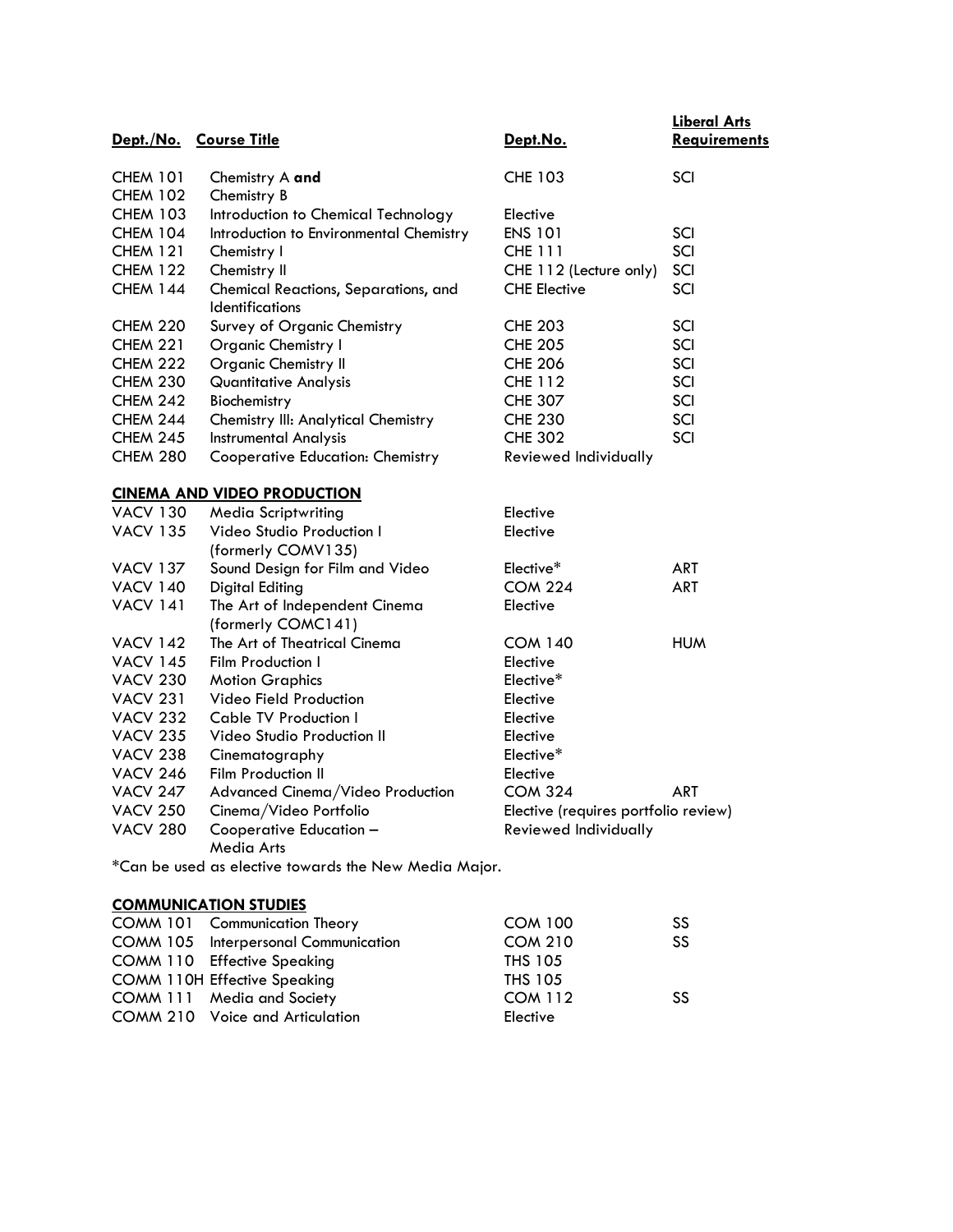| Dept./No. Course Title |                                                | Dept.No.            | <u> Liberal Arts</u><br><b>Requirements</b> |
|------------------------|------------------------------------------------|---------------------|---------------------------------------------|
| <b>COMM 230</b>        | Oral Interpretation                            | <b>THS 109</b>      |                                             |
| <b>COMM 240</b>        | <b>Persuasive Communication</b>                | Elective            |                                             |
| <b>COMPOSITION</b>     |                                                |                     |                                             |
| COMP 085               | <b>Composition Support Seminar</b>             | <b>WRI 001</b>      |                                             |
| <b>COMP 107</b>        | Introduction to Academic Writing               | Elective            |                                             |
| COMP <sub>110</sub>    | <b>English Composition I</b>                   | <b>WRI 100</b>      | WRI 1                                       |
| COMP 110H              | <b>English Composition I</b>                   | <b>COMP 110</b>     |                                             |
| COMP 111               | <b>English Composition II</b>                  | Elective            | WRI <sub>2</sub>                            |
|                        | COMP 111H English Composition II               | COMP <sub>111</sub> |                                             |
| COMP 114               | <b>Technical Writing</b>                       | Elective            | WRI <sub>2</sub>                            |
| <b>COMP 115</b>        | Creative Writing I                             | Elective            | <b>ART</b>                                  |
| COMP 116               | <b>Creative Writing II</b>                     | Elective            | <b>ART</b>                                  |
|                        | <b>COMPUTER/INFORMATION SCIENCE</b>            |                     |                                             |
| <b>CISC 100</b>        | Introduction to Computers                      | Elective            |                                             |
| <b>CISC 105</b>        | Windows/DOS Concepts                           | Elective            |                                             |
| <b>CISC 106</b>        | <b>Mobile Application Development</b>          | Elective            |                                             |
| <b>CISC 107</b>        | <b>Mobile Computing</b>                        | Elective            |                                             |
| <b>CISC 110</b>        | Introduction to Information Systems            | Elective            |                                             |
| <b>CISC 113</b>        | Visual Basic Programming I                     | Elective            |                                             |
| <b>CISC 114</b>        | Visual Basic Programming II                    | Elective            |                                             |
| <b>CISC 115</b>        | Computer Science I                             | Elective            |                                             |
| <b>CISC 115H</b>       | Computer Science I                             | Elective            |                                             |
| <b>CISC 117</b>        | <b>Consumer Electronics</b>                    | Elective            |                                             |
| <b>CISC 118</b>        | <b>Media Authoring</b>                         | Elective            |                                             |
| <b>CISC 122</b>        | Computer Science II                            | Elective            | ML                                          |
| <b>CISC 127</b>        | <b>Spreadsheet Concepts and Applications</b>   | Elective            |                                             |
| <b>CISC 128</b>        | <b>Comparative Operating Systems</b>           | Elective            |                                             |
| <b>CISC 131</b>        | Introduction to Unix                           | Elective            |                                             |
| <b>CISC 135</b>        | <b>Programming for Mobile Devices</b>          | Elective            |                                             |
| <b>CISC 142</b>        | <b>Small Office Network</b>                    | Elective            |                                             |
| <b>CISC 143</b>        | <b>Essentials of Networking</b>                | Elective            |                                             |
| <b>CISC 144</b>        | Introduction to Microsoft Desktop              | Elective            |                                             |
| <b>CISC 201</b>        | Managing and Maintaining the PC                | Elective            |                                             |
| <b>CISC 202</b>        | Linux Network Administration                   | Elective            |                                             |
| <b>CISC 203</b>        | <b>Advanced Network Administration</b>         | Elective            |                                             |
| <b>CISC 210</b>        | Programming in $C++$                           | Elective            |                                             |
| <b>CISC 211</b>        | Object Oriented C++                            | Elective            |                                             |
| <b>CISC 213</b>        | Computer Science III (Java)                    | Elective            |                                             |
| <b>CISC 215</b>        | Database design and Application<br>Development | Elective            |                                             |
| <b>CISC 218</b>        | <b>SQL Programming I</b>                       | Elective            |                                             |
| <b>CISC 224</b>        | <b>Web Databases</b>                           | Elective            |                                             |
| <b>CISC 231</b>        | <b>Advanced UNIX</b>                           | Elective            |                                             |
| <b>CISC 234</b>        | Topics in Network Technology                   | Elective            |                                             |
| <b>CISC 235</b>        | <b>Network Devices</b>                         | Elective            |                                             |
| <b>CISC 244</b>        | Introduction to Microsoft Server               | Elective            |                                             |
| <b>CISC 245</b>        | Network Security and Troubleshooting           | Elective            |                                             |
| <b>CISC 280</b>        | Cooperative Education - Computer               | Elective            |                                             |
| <b>CISF 102</b>        | Cyber Crime                                    | Elective            |                                             |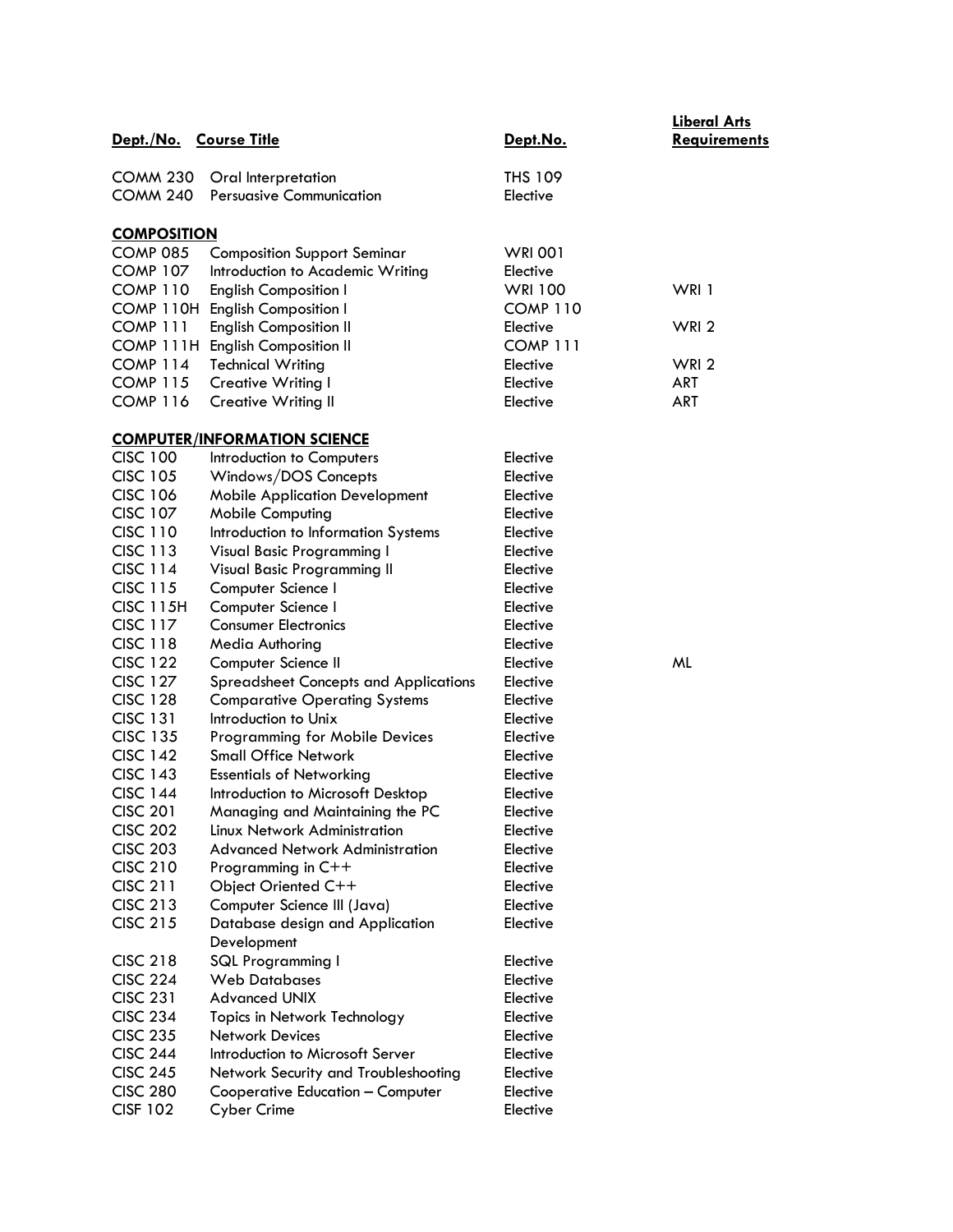| Dept./No. Course Title  |                                                                  | <u>Dept.No.</u>          | <b>Liberal Arts</b><br><b>Requirements</b> |
|-------------------------|------------------------------------------------------------------|--------------------------|--------------------------------------------|
| <b>CISF 110</b>         | Computer Forensics I                                             | Elective                 |                                            |
| <b>CISF 210</b>         | <b>Computer Forensics II</b>                                     | Elective                 |                                            |
| <b>CISG 102</b>         | Introduction to Game Design and Simulation Elective              |                          |                                            |
| <b>CISG 112</b>         | <b>Foundations of Game Design</b>                                | Elective                 |                                            |
| <b>CISG 221</b>         | Game Studio I - Concepts and Design                              | Elective                 |                                            |
| <b>CISG 222</b>         | Game Studio II - Prototyping, Playtesting<br>and Production      | Elective                 |                                            |
| <b>CRIMINAL JUSTICE</b> |                                                                  |                          |                                            |
| <b>CRIJ 100</b>         | Introduction to the Administration of<br>Criminal Justice        | <b>CRJ 101</b>           |                                            |
| <b>CRIJ 110</b>         | Introduction to Criminal Law                                     | Elective                 |                                            |
| <b>CRIJ 115</b>         | Outlaw gangs and Organized Crime                                 | Elective                 |                                            |
| <b>CRIJ 116</b>         | <b>Crimes in US Business</b>                                     | Elective                 |                                            |
| <b>CRIJ 120</b>         | <b>Criminal Evidence</b>                                         | Elective                 |                                            |
| <b>CRIJ 130</b>         | Criminal Investigation/Forensics                                 | Elective                 |                                            |
| <b>CRIJ 140</b>         | <b>Criminal Procedure</b>                                        | Elective                 |                                            |
| <b>CRIJ 160</b>         | Introduction to Juvenile Justice                                 | <b>CRJ 301</b>           |                                            |
| <b>CRIJ 210</b>         | Terrorism                                                        | Elective                 |                                            |
| <b>CRIJ 220</b>         | Psychology for Law Enforcement Officers                          | <b>CRJ 106</b>           | SS                                         |
| <b>CRIJ 230</b>         | Correctional Counseling in Institutions                          | Elective                 |                                            |
| <b>CRIJ 250</b>         | Police Organization and Administration                           | Elective                 |                                            |
| <b>CRIJ 260</b>         | Probation and Parole                                             | Elective                 |                                            |
| <b>CRIJ 270</b>         | Institutional treatment of the Offender                          | Elective                 |                                            |
| <b>CRIJ 275</b>         | Intro, to Correctional Administration                            | <b>CRJ 306</b>           |                                            |
| <b>CRIJ 280</b>         | Cooperative Education - Criminal Justice                         | <b>DOES NOT TRANSFER</b> |                                            |
| <b>CRIJ 285</b>         | <b>Constitutional Law for Law Enforcement</b><br><b>Officers</b> | Elective                 |                                            |
|                         | <u>DRAWING: SECOND YEAR</u>                                      |                          |                                            |
| <b>VAFA 200</b>         | <b>Drawing Anatomy</b>                                           | <b>ART 225</b>           | <b>ART</b>                                 |
| <b>VAFA 202</b>         | <b>Figure Drawing</b>                                            | <b>ART 201</b>           | <b>ART</b>                                 |
| <b>VAFA 203</b>         | <b>Drawing Individual Projects</b>                               | Elective                 |                                            |
| <b>E-BUSINESS</b>       |                                                                  |                          |                                            |
| <b>EBUS 100</b>         | Introduction to E-Business                                       | Elective                 |                                            |
| <b>EBUS 180</b>         | Knowledge Management                                             | Elective                 |                                            |
| <b>EBUS 260</b>         | <b>Current Issues in E-Business</b>                              | Elective                 |                                            |
| <b>ECONOMICS</b>        |                                                                  |                          |                                            |
| <b>ECON 111</b>         | Principles of Economics: Macro                                   | ECO 101                  | SS                                         |
| <b>ECON 112</b>         | Principles of Economics: Micro                                   | <b>ECO 102</b>           | SS                                         |
| <b>ECON 120</b>         | <b>Current Economic Issues</b>                                   | Elective                 | SS                                         |
| <b>ECON 130</b>         | Introduction to Labor Relations                                  | Elective                 | SS                                         |
| <b>EDUCATION</b>        |                                                                  |                          |                                            |
| <b>EDUC 100</b>         | <b>Foundations of Education</b>                                  | <b>EDU 100</b>           |                                            |
| EDUC 100P               | <b>Foundations of Education (Paired Section)</b>                 | <b>EDU 100</b>           |                                            |
| <b>EDUC 105</b>         | Foundations of Early Learning Pre-K-4                            | <b>ECE 101</b>           |                                            |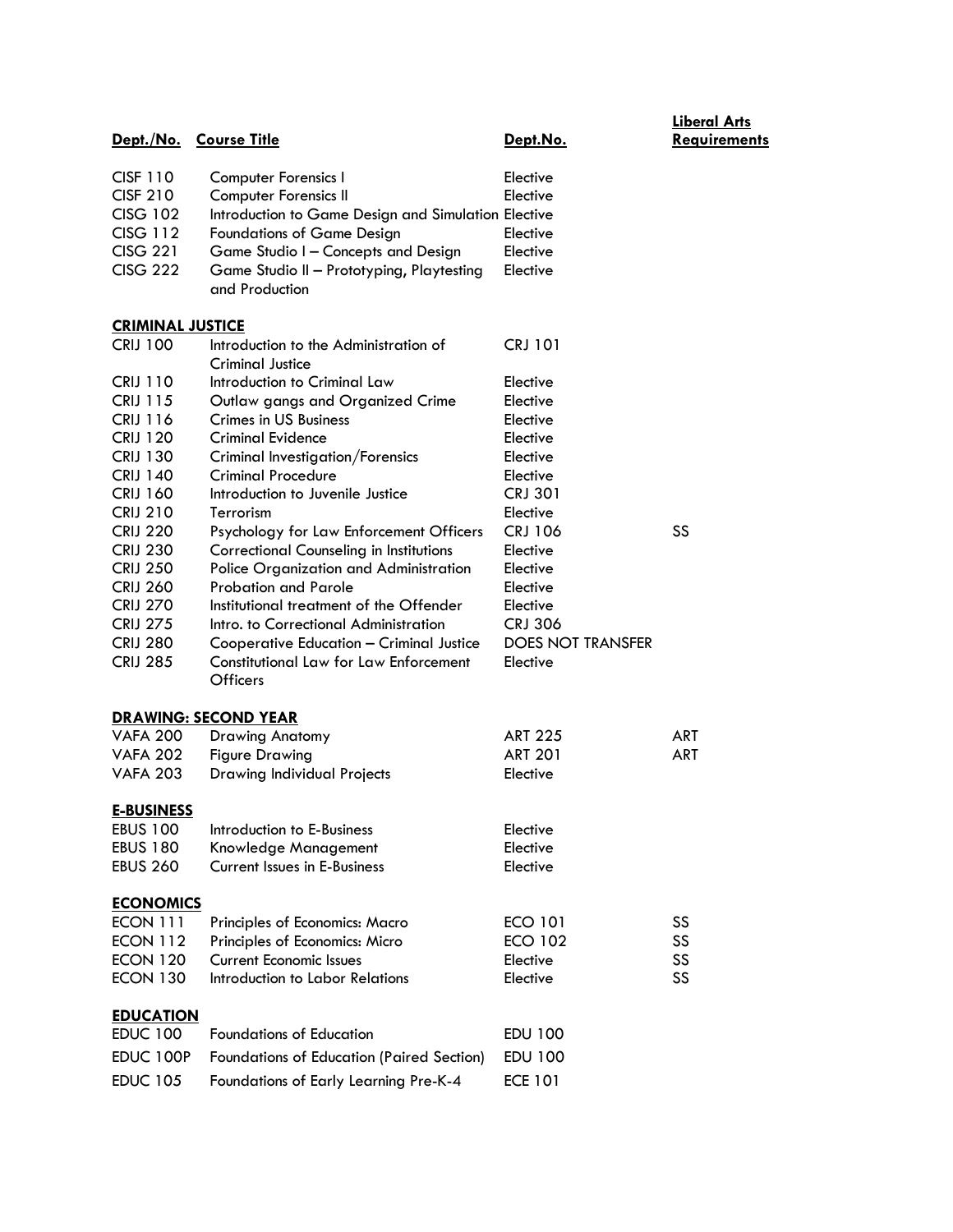|                         | Dept./No. Course Title                                                            | Dept.No.       | <u>Liberal Aris</u><br><b>Requirements</b> |
|-------------------------|-----------------------------------------------------------------------------------|----------------|--------------------------------------------|
| <b>EDUC 115</b>         | Observing & Recording Behavior of<br>Young Children                               | <b>ECE 301</b> |                                            |
| <b>EDUC 120</b>         | Early Learning and Development I<br>- Ages Birth - 5                              | Elective       |                                            |
| <b>EDUC 130</b>         | Early Development and Learning II<br>- Ages 6 - 9                                 | Elective       |                                            |
| <b>EDUC 141</b>         | Practical Psychology for the Childcare<br>Worker                                  | Elective       |                                            |
| <b>EDUC 142</b>         | <b>Childcare Program Planning</b>                                                 | Elective       |                                            |
| <b>EDUC 143</b>         | <b>Childcare Standards and Regulations</b>                                        | Elective       |                                            |
| <b>EDUC 144</b>         | Infants and Toddlers                                                              | Elective       |                                            |
| <b>EDUC 150</b>         | Science & Math Experiences for Young<br>Children                                  | <b>EDU 317</b> |                                            |
| <b>EDUC 155</b>         | Math Experiences for Young Children<br>Pre-K-4                                    | <b>EDU 332</b> |                                            |
| <b>EDUC 160</b>         | Introduction to Exceptionalities                                                  | <b>SPE 243</b> |                                            |
| <b>EDUC 170</b>         | Language and Literacy Development<br>in Early Childhood: Birth through five years | Elective       |                                            |
| <b>EDUC 175</b>         | Families, Schools, and Community                                                  | Elective       |                                            |
| <b>EDUC 200</b>         | Integrated Arts, Movement and Play                                                | <b>EDU 308</b> |                                            |
| <b>EDUC 205</b>         | Fieldwork: Observation and Assessment                                             | <b>SPE 245</b> |                                            |
|                         | In Education (Special Education/Autism Emphasis)                                  |                |                                            |
| <b>EDUC 206</b>         | Fieldwork: Observation and Assessment<br>In Education II - Pre-K-4                | EDU 151        |                                            |
| <b>EDUC 210</b>         | Computers, Media and the Teacher                                                  | <b>EDU 207</b> |                                            |
| <b>EDUC 220</b>         | <b>Practicum in Education</b>                                                     | Elective       |                                            |
| <b>EDUC 250</b>         | Early Childhood Program Organization<br>and Administration                        | Elective       |                                            |
| <b>EDUC 260</b>         | Management Issues in Early Childhood<br><b>Facilities</b>                         | Elective       |                                            |
| <b>EDUC 270</b>         | Leadership in the Early Childhood ProgramElective                                 |                |                                            |
| <b>ENGINEERING</b>      |                                                                                   |                |                                            |
| <b>ENGR 112</b>         | <b>Engineering Graphics</b>                                                       | Elective       |                                            |
| <b>ENGR 222</b>         | <b>Statics</b>                                                                    | Elective       |                                            |
| <b>ENGR 223</b>         | Dynamics                                                                          | Elective       |                                            |
| <b>EXERCISE SCIENCE</b> |                                                                                   |                |                                            |
| <b>EXSC 200</b>         | <b>Biomechanics of Human Movement</b>                                             | <b>EXS 202</b> |                                            |
| <b>EXSC 201</b>         | Physiology of Exercise                                                            | <b>EXS 200</b> |                                            |
|                         | <b>FOREIGN LANGUAGES: AMERICAN SIGN LANGUAGE</b>                                  |                |                                            |
| <b>AMSL 110</b>         | American Sign Language I                                                          | Elective       |                                            |
| <b>AMSL 111</b>         | American Sign Language II                                                         | Elective       |                                            |
|                         | <b>FOREIGN LANGUAGES: ARABIC</b>                                                  |                |                                            |
| <b>ARBC 110</b>         | <b>Elementary Arabic</b>                                                          | Elective       | GS                                         |
| <b>ARBC 111</b>         | <b>Elementary Arabic II</b>                                                       | Elective       | <b>GS</b>                                  |

| <b>Liberal Arts</b> |  |  |
|---------------------|--|--|
| <b>Requirements</b> |  |  |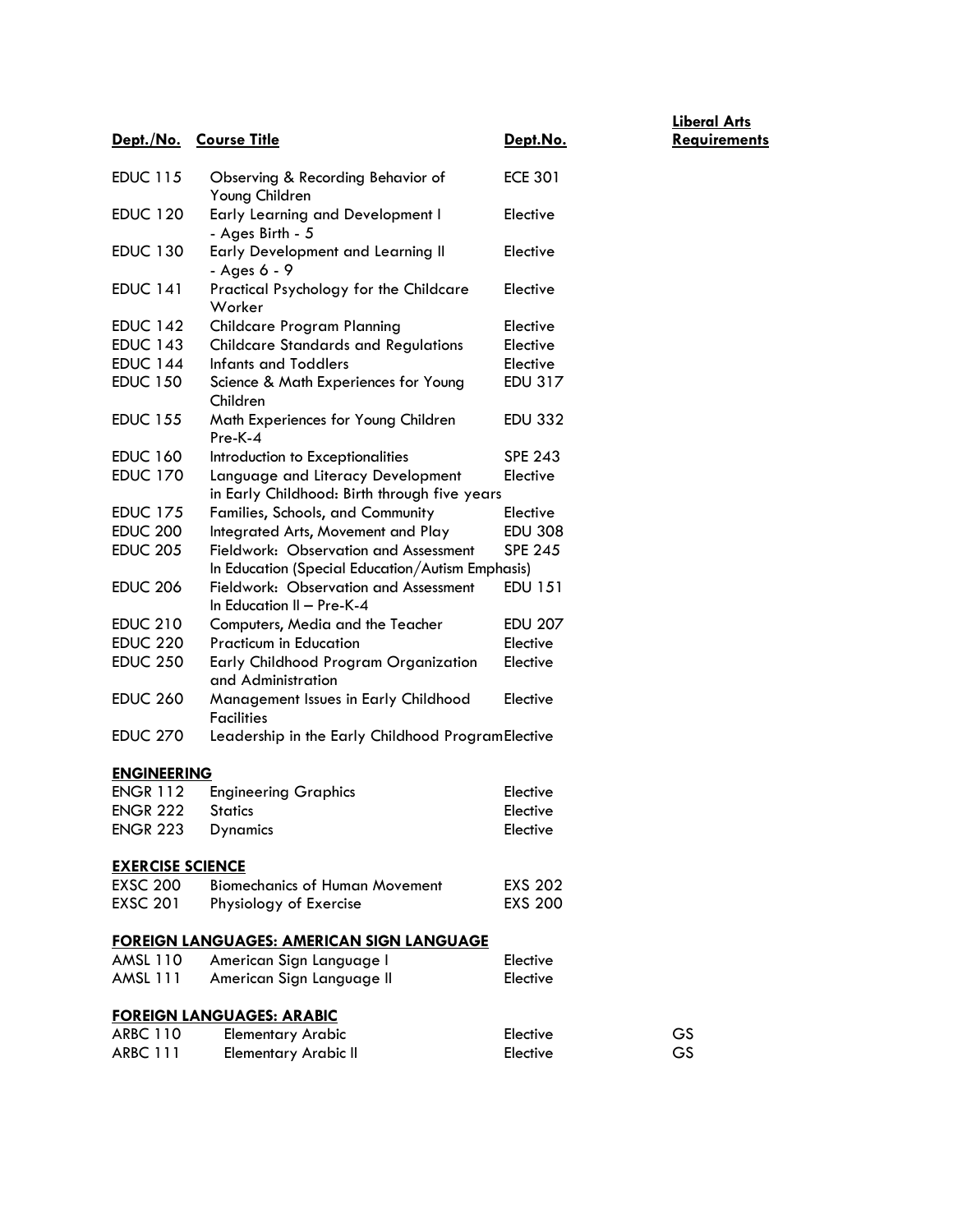|                  | Dept./No. Course Title                 | Dept.No.       | <b>Liberal Arts</b><br><b>Requirements</b> |
|------------------|----------------------------------------|----------------|--------------------------------------------|
|                  |                                        |                |                                            |
|                  | <b>FOREIGN LANGUAGES: CHINESE</b>      |                |                                            |
| <b>CHNS 110</b>  | <b>Elementary Chinese</b>              | Elective       | GS                                         |
| <b>CHNS 111</b>  | <b>Elementary Chinese II</b>           | Elective       | <b>GS</b>                                  |
|                  | <b>FOREIGN LANGUAGES: FRENCH</b>       |                |                                            |
| <b>FREN 110</b>  | Elementary French I                    | Elective       | GS                                         |
| <b>FREN 111</b>  | <b>Elementary French II</b>            | Elective       | GS                                         |
| <b>FREN 201</b>  | Intermediate French I                  | Elective       | GS                                         |
| <b>FREN 202</b>  | Intermediate French II                 | Elective       | GS                                         |
| <b>FREN 250</b>  | <b>Advanced French I</b>               | Elective       | GS                                         |
| <b>FREN 251</b>  | <b>Advanced French II</b>              | Elective       | GS                                         |
|                  | <b>FOREIGN LANGUAGES: GERMAN</b>       |                |                                            |
| <b>GRMN 110</b>  | <b>Elementary German I</b>             | Elective       | GS                                         |
| <b>GRMN 111</b>  | <b>Elementary German II</b>            | Elective       | GS                                         |
| <b>GRMN 201</b>  | Intermediate German I                  | Elective       | GS                                         |
| <b>GRMN 202</b>  | Intermediate German II                 | Elective       | GS                                         |
| <b>GRMN 250</b>  | <b>Advanced German I</b>               | Elective       | GS                                         |
| <b>GRMN 251</b>  | <b>Advanced German II</b>              | Elective       | GS                                         |
|                  | <b>FOREIGN LANGUAGES: ITALIAN</b>      |                |                                            |
| <b>ITAL 110</b>  | Elementary Italian I                   | Elective       | GS                                         |
| <b>ITAL 111</b>  | Elementary Italian II                  | Elective       | GS                                         |
| <b>ITAL 201</b>  | Intermediate Italian I                 | Elective       | GS                                         |
| <b>ITAL 202</b>  | Intermediate Italian II                | Elective       | GS                                         |
| <b>ITAL 250</b>  | Advanced Italian I                     | Elective       | GS                                         |
| <b>ITAL 251</b>  | Advanced Italian II                    | Elective       | GS                                         |
|                  | <b>FOREIGN LANGUAGES: JAPANESE</b>     |                |                                            |
| <b>JPNS 101</b>  | <b>Elementary Japanese I</b>           | Elective       | GS                                         |
| <b>JPNS 102</b>  | <b>Elementary Japanese II</b>          | Elective       | GS                                         |
|                  | <b>FOREIGN LANGUAGES: SPANISH</b>      |                |                                            |
| <b>SPAN 110</b>  | <b>Elementary Spanish I</b>            | <b>SPA 101</b> | GS                                         |
| <b>SPAN 111</b>  | <b>Elementary Spanish II</b>           | <b>SPA 102</b> | GS                                         |
| <b>SPAN 201</b>  | Intermediate Spanish I                 | <b>SPA 201</b> | <b>GS</b>                                  |
| <b>SPAN 202</b>  | Intermediate Spanish II                | <b>SPA 202</b> | <b>GS</b>                                  |
| <b>SPAN 250</b>  | <b>Advanced Spanish I</b>              | <b>SPA 301</b> | <b>GS</b>                                  |
| <b>SPAN 251</b>  | <b>Advanced Spanish II</b>             | <b>SPA 302</b> | <b>GS</b>                                  |
| <b>GEOGRAPHY</b> |                                        |                |                                            |
| GEOG 105         | Geography of the U.S./Canada           | Elective       |                                            |
| <b>GEOG 110</b>  | <b>World Geography</b>                 | Elective       | GS                                         |
| <b>GEOG 115</b>  | Geography of Bucks County              | Elective       |                                            |
| <b>GEOG 130</b>  | <b>Environmental Studies</b>           | Elective       | SCI                                        |
|                  |                                        |                |                                            |
|                  | <b>GLASS BLOWING AND STAINED GLASS</b> |                |                                            |
| VAFA 147         | Introduction to Glass Blowing          | Elective       | ART                                        |
| <b>VAFA 148</b>  | <b>Glassblowing II</b>                 | Elective       | ART                                        |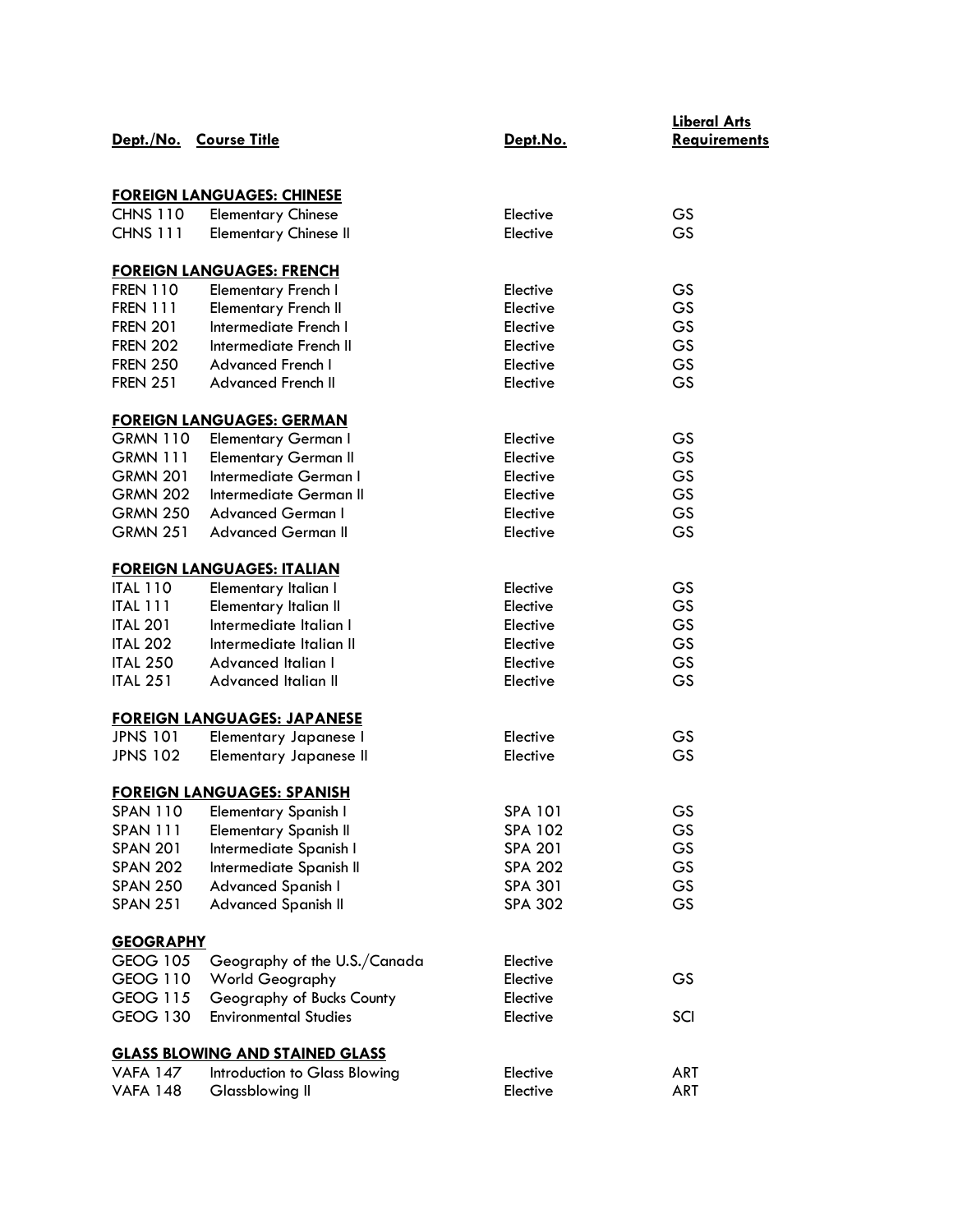|                             | Dept./No. Course Title                                                             | Dept.No.             | <b>Liberal Arts</b><br><b>Requirements</b> |
|-----------------------------|------------------------------------------------------------------------------------|----------------------|--------------------------------------------|
| VAFA 149<br><b>VAFA 249</b> | <b>Architectural Stained Glass Windows</b><br><b>Stained Glass II</b>              | Elective<br>Elective |                                            |
|                             | <b>HEALTH INFORMATION TECHNOLOGY</b>                                               |                      |                                            |
| <b>HITT105</b>              | Legal Aspects of Health Information                                                | Elective*            |                                            |
|                             | Technology                                                                         |                      |                                            |
| <b>HITT190</b>              | Introduction to Health Information<br>Technology                                   | Elective*            |                                            |
| <b>HITT207</b>              | <b>Health Information Technology</b><br><b>Applications</b>                        | Elective*            |                                            |
| <b>HITT208</b>              | <b>Healthcare Quality Improvement</b>                                              | Elective*            |                                            |
| HITT217                     | <b>Health Insurance and Reimbursement</b>                                          | Elective*            |                                            |
| <b>HITT250</b>              | <b>Basic Pathophysiology and Pharmacology</b><br>for Health Information Technology | Elective*            |                                            |
| <b>HITT280</b>              | Health Information Technology Externship                                           | Elective*            |                                            |
| <b>HITT285</b>              | Medical Coding/Billing Externship                                                  | Elective*            |                                            |
| <b>HITT297</b>              | <b>Medical Coding</b>                                                              | Elective*            |                                            |
| <b>HITT298</b>              | <b>Advanced Procedural Coding</b>                                                  | Elective*            |                                            |
| <b>HITT299</b>              | <b>Advanced Diagnostic Coding</b>                                                  | Elective*            |                                            |
|                             | *Can be used as HLT elective for Health Science majors                             |                      |                                            |
| <b>HISTORY</b>              |                                                                                    |                      |                                            |
| <b>HIST 100</b>             | American Studies Seminar                                                           | Elective             | <b>HUM</b>                                 |
| <b>HIST 101</b>             | History of Bucks County                                                            | Elective             | <b>HUM</b>                                 |
| <b>HIST 111</b>             | History of Western Civilization I                                                  | <b>HIS 107</b>       | <b>HUM</b>                                 |
| <b>HIST 112</b>             | History of Western Civilization II                                                 | <b>HIS 108</b>       | <b>HUM</b>                                 |
| <b>HIST 113</b>             | Global History: Ancient and Medieval<br>World                                      | Elective             | <b>GS</b>                                  |
| <b>HIST 114</b>             | Global History: Modern World                                                       | Elective             | GS.                                        |
| <b>HIST 121</b>             | The Ancient World                                                                  | Elective             | <b>HUM</b>                                 |
| <b>HIST 126</b>             | The Medieval Western World                                                         | Elective             | <b>HUM</b>                                 |
| <b>HIST 131</b>             | The Early Modern Western World                                                     | Elective             | <b>HUM</b>                                 |
| <b>HIST 136</b>             | Modern Europe                                                                      | Elective             | <b>HUM</b>                                 |
| <b>HIST 139</b>             | World War II                                                                       | Elective             | <b>HUM</b>                                 |
| <b>HIST 140</b>             | Peoples of South Asia                                                              | Elective             | GS                                         |
| <b>HIST 141</b>             | The Middle East                                                                    | Elective             | GS                                         |
| <b>HIST 143</b>             | Africa South of the Sahara                                                         | Elective             | GS                                         |
| <b>HIST 144</b>             | Latin America                                                                      | Elective             | GS                                         |
| <b>HIST 146</b>             | East Asia                                                                          | Elective             | <b>GS</b>                                  |
| <b>HIST 149</b>             | America: The Cold War Years                                                        | Elective             | <b>HUM</b>                                 |
| <b>HIST 151</b>             | U.S. History: Young America                                                        | <b>HIS 121</b>       | <b>HUM</b>                                 |
| <b>HIST 152</b>             | U. S. History : Modern America                                                     | <b>HIS 122</b>       | <b>HUM</b>                                 |
| <b>HIST 152H</b>            | U. S. History: Modern America                                                      | Elective             | <b>HUM</b>                                 |
| <b>HIST 153</b>             | Great American Speeches of the<br>20 <sup>th</sup> Century                         | Elective             | <b>HUM</b>                                 |
| <b>HIST 154</b>             | Photographic Image in American History                                             | Elective             | <b>HUM</b>                                 |
| <b>HIST 155</b>             | The Peoples of Russia and Eastern Europe                                           | Elective             | <b>HUM</b>                                 |
| <b>HIST 156</b>             | Interpreting History through Cinema                                                | <b>HIS 220</b>       | <b>HUM</b>                                 |
| <b>HIST 159</b>             | The American Civil War                                                             | <b>HIS 223</b>       | <b>HUM</b>                                 |
| <b>HIST 160</b>             | History of American Labor                                                          | Elective             | <b>HUM</b>                                 |
|                             |                                                                                    |                      |                                            |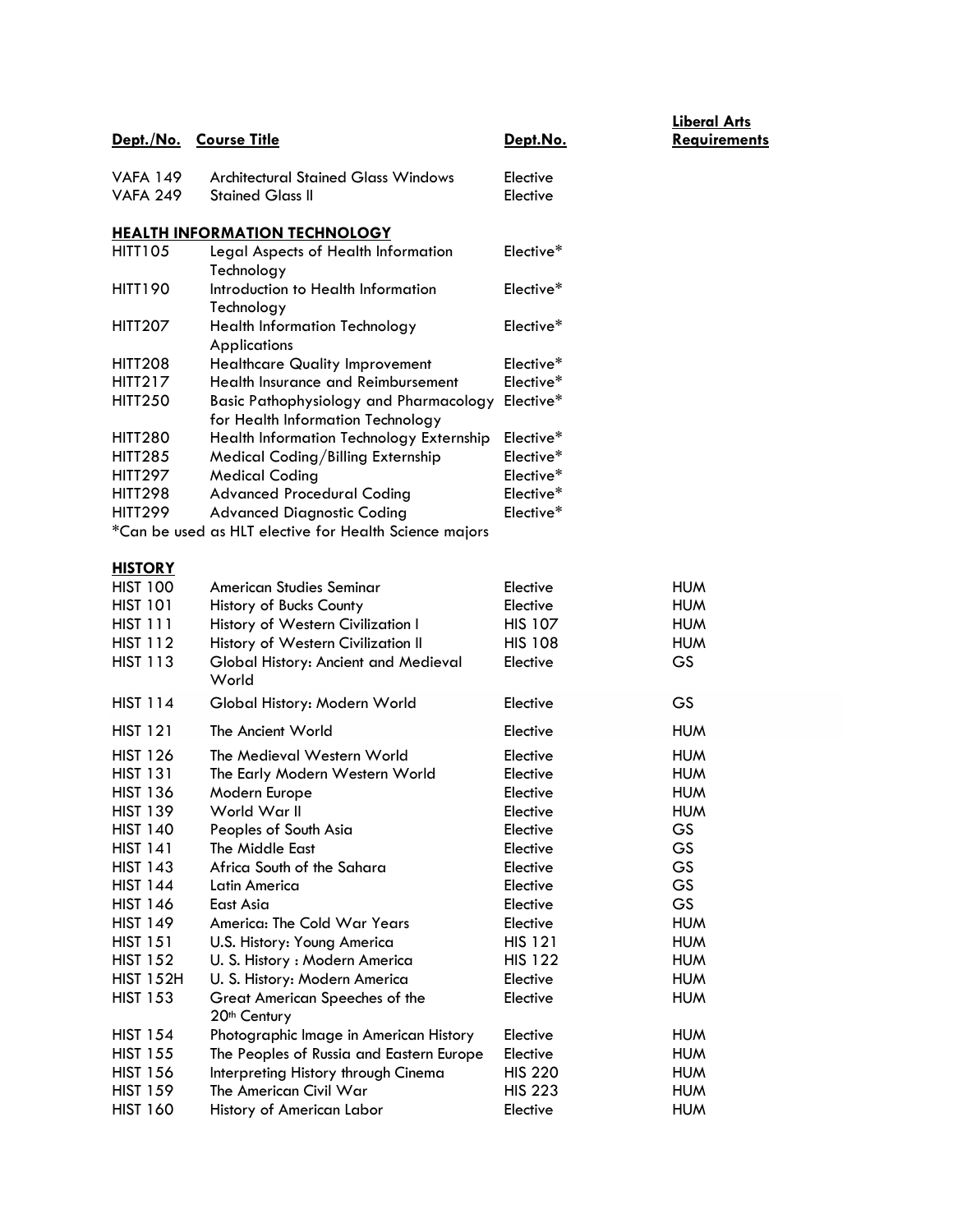|                 |                                                           |                       | <b>Liberal Arts</b> |
|-----------------|-----------------------------------------------------------|-----------------------|---------------------|
|                 | Dept./No. Course Title                                    | Dept.No.              | <b>Requirements</b> |
| <b>HIST 170</b> | <b>Colonial American History</b>                          | <b>HIS 221</b>        | <b>HUM</b>          |
| <b>HIST 172</b> | 20th Century America                                      | <b>HIS 224</b>        | <b>HUM</b>          |
| <b>HIST 173</b> | The American Presidents                                   | Elective              | <b>HUM</b>          |
| <b>HIST 174</b> | America Between the Wars                                  | Elective              | <b>HUM</b>          |
| <b>HIST 175</b> | The Vietnam War                                           | Elective              | <b>HUM</b>          |
| <b>HIST 176</b> | United States Since World War II                          | Elective              | <b>HUM</b>          |
| <b>HIST 177</b> | Historical Field Studies                                  | Elective              | GS                  |
| <b>HIST 178</b> | The American Indian                                       | Elective              | <b>HUM</b>          |
| <b>HIST 180</b> | <b>History of American Business</b>                       | Elective              | <b>HUM</b>          |
| <b>HIST 190</b> | Afro-American History                                     | <b>HIS 232</b>        | <b>HUM</b>          |
| <b>HIST 194</b> | <b>Historic Preservation</b>                              | Elective              | SS                  |
|                 | <b>Planning and Sustainability</b>                        |                       |                     |
| <b>HIST 195</b> | Introduction to Historical Archaeology I                  | Elective              | <b>HUM</b>          |
| <b>HIST 196</b> | Introduction to Historical Archaeology II                 | Elective              | <b>HUM</b>          |
| <b>HIST 197</b> | History & Theory of Historic Preservation                 | Elective              | <b>HUM</b>          |
| <b>HIST 198</b> | History of American Architecture                          | Elective              | <b>HUM</b>          |
| <b>HIST 199</b> | Methodology and Documentation in                          | Elective              | <b>HUM</b>          |
|                 | <b>Historic Preservation</b>                              |                       |                     |
| <b>HIST 200</b> | <b>Material Culture</b>                                   | Elective              | <b>HUM</b>          |
| <b>HIST 201</b> | <b>Building Conservation</b>                              | Elective              | <b>HUM</b>          |
| <b>HIST 202</b> | Law, Taxes, and Zoning for Historic                       | Elective              | SS                  |
|                 | Preservation                                              |                       |                     |
| <b>HIST 203</b> | Internship for Historic Preservation                      | Elective              |                     |
| <b>HIST 204</b> | Oral History                                              | Elective              |                     |
| <b>HIST 205</b> | <b>Restoration Workshop</b>                               | Elective              |                     |
| <b>HIST 207</b> | HABS Survey Workshop                                      | Elective              |                     |
| <b>HIST 208</b> | History, Society, Architecture in the<br>Delaware Valley  | Elective              | <b>HUM</b>          |
| <b>HIST 210</b> | <b>Historic Preservation Field Studies</b>                | Elective              |                     |
| <b>HIST 214</b> | <b>Preservation Site Project</b>                          | Elective              |                     |
| <b>HIST 216</b> | <b>Historic Garden Preservation</b>                       | Elective              |                     |
| <b>HIST 217</b> | Historic Gardens of Early 20th Century                    | Elective              | <b>HUM</b>          |
| <b>HIST 219</b> |                                                           |                       | SS                  |
|                 | <b>Management of Historic Sites</b>                       | Elective              |                     |
| <b>HIST 239</b> | American Popular Culture: History of Rock                 | <b>HIS 231</b>        | <b>HUM</b>          |
| <b>HIST 281</b> | Ancient Egypt                                             | Elective              | GS                  |
| <b>HIST 288</b> | The Islamic World                                         | <b>REL 227</b>        | GS                  |
| <b>HIST 290</b> | <b>History Seminar</b>                                    | Reviewed Individually |                     |
|                 | <b>HISTORIC PRESERVATION</b>                              |                       |                     |
| <b>HIST194</b>  | Historic Preservation Planning and                        | Elective              | SS                  |
|                 | Sustainability                                            |                       |                     |
| <b>HIST195</b>  | Introduction to Historical<br>Archaeology I               | Elective              | <b>HUM</b>          |
| <b>HIST197</b>  | The History and Theory of<br><b>Historic Preservation</b> | Elective              | <b>HUM</b>          |
| <b>HIST198</b>  | History of American Architecture                          | Elective              | <b>HUM</b>          |
| <b>HIST199</b>  | Methodology and Documentation in                          | Elective              | <b>HUM</b>          |
|                 | <b>Historic Preservation</b>                              |                       |                     |
| <b>HIST201</b>  | <b>Building Conservation</b>                              | Elective              | <b>HUM</b>          |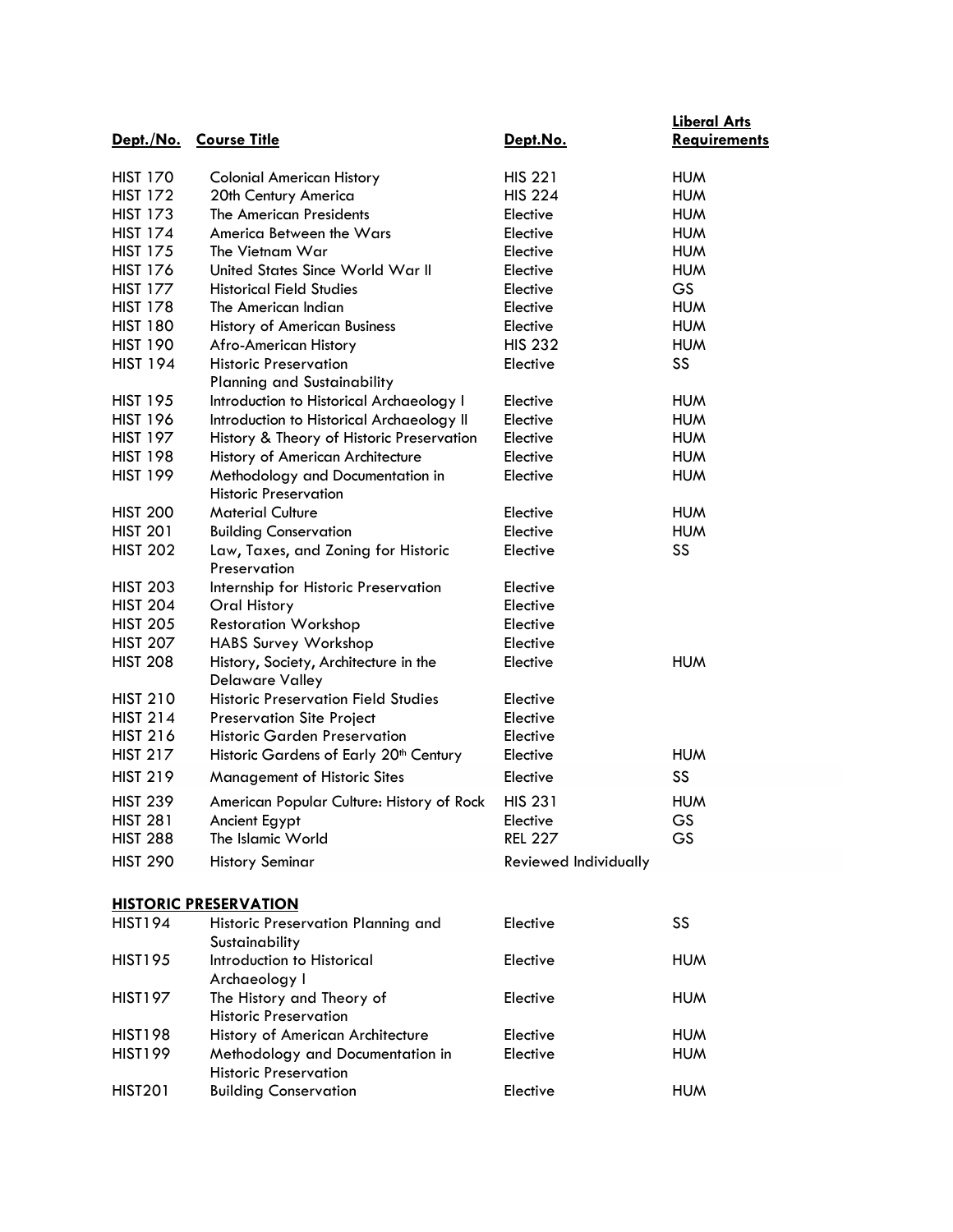|                   | Dept./No. Course Title                                                                 | Dept.No.              | <b>Liberal Arts</b><br><b>Requirements</b> |
|-------------------|----------------------------------------------------------------------------------------|-----------------------|--------------------------------------------|
| <b>HIST202</b>    | Law, Taxes, and Zoning for<br><b>Historic Preservation</b>                             | Elective              | SS                                         |
| <b>HIST203</b>    | Internship for Historic Preservation                                                   | Elective              |                                            |
| <b>HIST204</b>    | <b>Oral History</b>                                                                    | Elective              |                                            |
| <b>HIST205</b>    | <b>Restoration Workshop</b>                                                            | Elective              |                                            |
| <b>HIST207</b>    | HABS Survey Workshop                                                                   | Elective              |                                            |
| <b>HIST208</b>    | History, Society and Architecture<br>in the Delaware Valley                            | Elective              | <b>HUM</b>                                 |
| <b>HIST210</b>    | <b>Historic Preservation Field Studies</b>                                             | Elective              |                                            |
| <b>HIST214</b>    | <b>Preservation Site Project</b>                                                       | Elective              |                                            |
| <b>HIST216</b>    | <b>Historic Garden Preservation</b>                                                    | Elective              |                                            |
| <b>HIST219</b>    | <b>Management of Historic Sites</b>                                                    | Elective              | $SS^2$                                     |
| <b>INDP290</b>    | Independent Study                                                                      | Reviewed Individually |                                            |
| <b>HUMANITIES</b> |                                                                                        |                       |                                            |
| <b>HUMN 107</b>   | <b>Survey of Greek Classics</b>                                                        | Elective              | <b>HUM</b>                                 |
| <b>HUMN 108</b>   | <b>Survey of Roman Classics</b>                                                        | Elective              | <b>HUM</b>                                 |
| <b>HUMN 110</b>   | <b>Comparative World Mythology</b>                                                     | Elective              | <b>HUM</b>                                 |
| <b>HUMN 111</b>   | Humanities I                                                                           | <b>HIS 107</b>        | <b>HUM</b>                                 |
| <b>HUMN 112</b>   | Humanities II                                                                          | <b>HIS 108</b>        | <b>HUM</b>                                 |
| <b>HUMN 113</b>   | <b>Humanities III</b>                                                                  | Elective              | <b>HUM</b>                                 |
| <b>HUMN 114</b>   | Humanities IV                                                                          | Elective              | <b>HUM</b>                                 |
| <b>HUMN 120</b>   | Survey of World Religions                                                              | <b>REL120</b>         | <b>GS</b>                                  |
| <b>HUMN 121</b>   | Christianity                                                                           | Elective              | <b>HUM</b>                                 |
| <b>HUMN 122</b>   | Buddhism : An Introduction                                                             | <b>REL 225</b>        | SS                                         |
| <b>HUMN 125</b>   | Religion in America                                                                    | Elective              | SS                                         |
| <b>HUMN 126</b>   | Science and Religion                                                                   | Elective              | SS                                         |
| <b>HUMN 127</b>   | Spirituality: Encountering the Sacred in<br>Major World Religions                      | <b>REL 100</b>        | SS                                         |
| <b>HUMN 128</b>   | Holy War, Holy Peace in<br>Islam, Judaism, Christianity                                | Elective              | SS                                         |
| <b>HUMN 129</b>   | <b>Eastern Religions</b>                                                               | <b>REL 120</b>        | <b>GS</b>                                  |
| <b>HUMN 166</b>   | Europe since 1789: An Operatic Approach MUS 221                                        |                       | <b>ART</b>                                 |
|                   | <b>INTEGRATION OF KNOWLEDGE</b>                                                        |                       |                                            |
|                   | INTG285.HB1 Integration of Knowledge: Beauty                                           | Elective              | <b>ART</b>                                 |
|                   | INTG285.E59 Integration of Knowledge: Collapse -<br>Why Civilizations Fail or Prevail  | Elective              |                                            |
|                   | INTG285.H03Integration of Knowledge: Earth in Balance Elective                         |                       |                                            |
|                   | INTG285.E60 Integration of Knowledge: Food & Society Elective                          |                       |                                            |
|                   | INTG285.H04Integration of Knowledge: Food & Society Elective                           |                       |                                            |
|                   | INTG285.H02Integration of Knowledge: Self, Identity & Elective<br>the Human Experience |                       | <b>HUM</b>                                 |
|                   | INTG285.H01 Integration of Knowledge: Utopia &<br>Revolution                           | Elective              |                                            |
| <b>INTG 285</b>   | Creativity                                                                             | Elective              | <b>ART</b>                                 |
| <b>INTG 285</b>   | War and Peace                                                                          | Elective              | <b>HUM</b>                                 |
| <b>INTG 285</b>   | Social Media                                                                           | Elective*             |                                            |
|                   | *Can be used as elective credit for the New Media Major.                               |                       |                                            |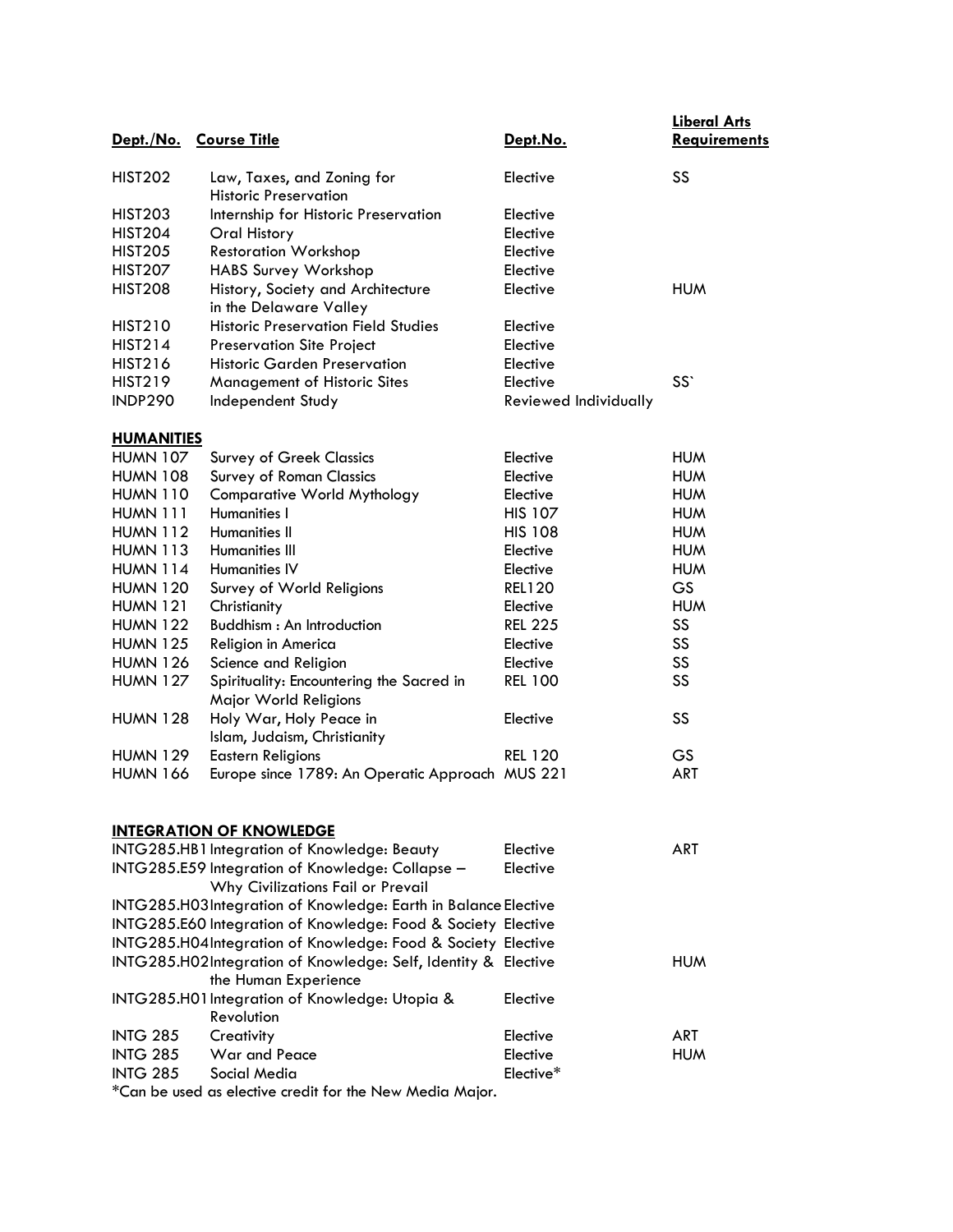|                      | <u> Dept./No. Course Title</u>                                            | Dept.No.                                                                              | <b>Liberal Arts</b><br><b>Requirements</b> |
|----------------------|---------------------------------------------------------------------------|---------------------------------------------------------------------------------------|--------------------------------------------|
|                      | <u>GRAPHIC DESIGN AND ILLUSTRATION</u>                                    |                                                                                       |                                            |
| <b>VAGD 101</b>      | Layout and Basic Typography                                               | Elective                                                                              |                                            |
| VAGD 102             | <b>Illustration- Drawing and Digital</b>                                  | <b>ART 113</b>                                                                        | <b>ART</b>                                 |
| VAGD 201             | <b>Graphic Design</b>                                                     | Elective                                                                              |                                            |
| VAGD 280             | <b>Cooperative Education: Graphic Design</b>                              | Reviewed Individually                                                                 |                                            |
| <u>JEWELERY</u>      |                                                                           |                                                                                       |                                            |
| VAFA 107             | Introduction to Jewelry & Metalsmithing or ART 125                        |                                                                                       | <b>ART</b>                                 |
| <b>VAFA 109</b>      | Jewelry/Lost Wax                                                          |                                                                                       |                                            |
| VAFA 108             | Jewelry II                                                                | <b>ART 225</b>                                                                        | <b>ART</b>                                 |
| <u> JOURNALISM</u>   |                                                                           |                                                                                       |                                            |
| <b>JOUR 155</b>      | <b>Advertising Copyrighting</b>                                           | Elective                                                                              |                                            |
| <b>JOUR 175</b>      | News Reporting and Writing                                                | <b>COM 150</b>                                                                        | WRI <sub>2</sub>                           |
| <b>JOUR 275</b>      | Newspaper Editing and Page Layout                                         | Elective                                                                              |                                            |
| <b>JOUR 276</b>      | Feature Writing for Print and Online<br>Media                             | <b>COM 252</b>                                                                        |                                            |
| <b>JOUR 277</b>      | <b>Public Affairs Reporting</b>                                           | Elective                                                                              |                                            |
| <b>JOUR 278</b>      | <b>Webcast News Production</b>                                            | Elective                                                                              |                                            |
| <b>JOUR 280</b>      | Cooperative Education - Journalism                                        | Reviewed Individually                                                                 |                                            |
| <u>KINESIOLOGY</u>   |                                                                           |                                                                                       |                                            |
|                      | All courses transfer for elective credit with a maximum of 4 credits      |                                                                                       |                                            |
| KINS 180             | Foundations of Physical Education                                         | Elective*                                                                             |                                            |
| KINS 183             | Movement and Physical Education for<br><b>Early Childhood</b>             | Elective*                                                                             |                                            |
| KINS 190             | Introduction to Recreation Leadership                                     | Elective*                                                                             |                                            |
| KINS 191             | <b>Outdoor Recreation</b>                                                 | Elective*                                                                             |                                            |
|                      | *Can be used as elective for the Exercise Science major.                  |                                                                                       |                                            |
|                      | <b>LIFE &amp; HEALTH COURSES</b>                                          |                                                                                       |                                            |
|                      | All courses transfer for up to 4 elective credits for those listed below: |                                                                                       |                                            |
| HLTH 103             | Life and Health                                                           | Elective*                                                                             |                                            |
| HLTH 103H            | Life and Health                                                           | Elective*                                                                             |                                            |
| HLTH 110             | Responding to Emergencies                                                 | Elective*                                                                             |                                            |
| <b>HLTH 120</b>      | <b>Nutrition</b>                                                          | Elective (Fulfills the NTR requirement for nursing<br>and health science majors only) |                                            |
| <b>HLTH 120N</b>     | Nutrition                                                                 | Elective (Fulfills the NTR requirement for nursing<br>and health science majors only) |                                            |
| HLTH 120NH Nutrition |                                                                           | Elective (Fulfills the NTR requirement for nursing<br>and health science majors only) |                                            |
| HLTH 121             | <b>Applied Nutrition</b>                                                  | Elective*                                                                             |                                            |
| HLTH 130             | Principles and Applications of Diet<br>and Fitness                        | Elective*                                                                             |                                            |
| HLTH 140             | <b>Cardiopulmonary Resuscitation</b>                                      | Elective*                                                                             |                                            |
| <b>HLTH 200</b>      | Introduction to Women's Health Issues                                     | Elective*                                                                             |                                            |
|                      | *Can be used as HLT elective for Health Science majors.                   |                                                                                       |                                            |
| <u>LITERATURE</u>    |                                                                           |                                                                                       |                                            |
| <b>LITR 205</b>      | English Literature to the 19 <sup>th</sup> Century                        | <b>ENG 101</b>                                                                        | <b>HUM</b>                                 |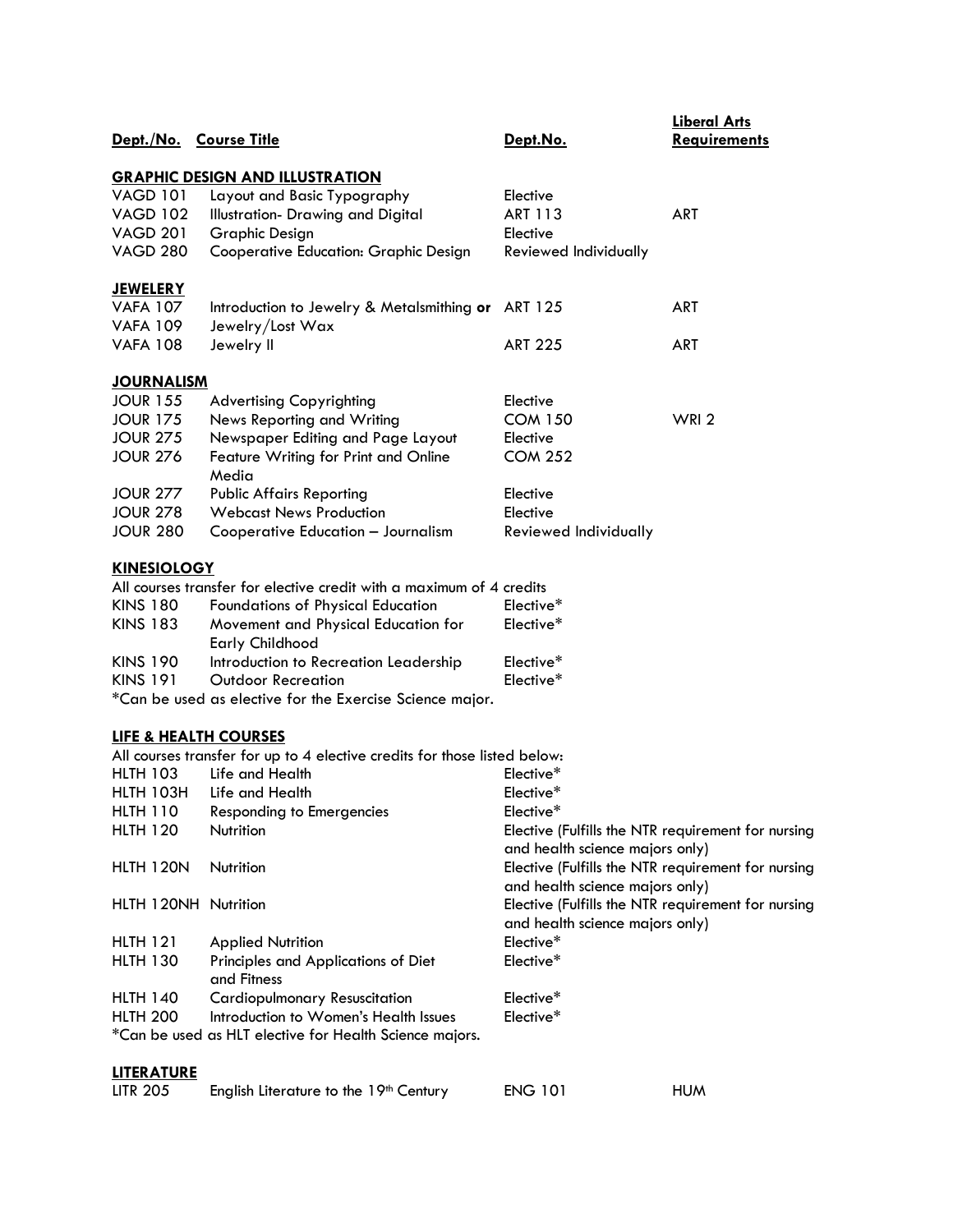|                                     | Dept./No. Course Title                                         | Dept.No.            | <b>Liberal Arts</b><br>Requirements |
|-------------------------------------|----------------------------------------------------------------|---------------------|-------------------------------------|
| <b>LITR 206</b>                     | English Literature in the 19th and 20 <sup>th</sup><br>Century | <b>ENG 102</b>      | <b>HUM</b>                          |
| <b>LITR 231</b>                     | American Literature to 1865 and                                | <b>ENG 120</b>      | <b>HUM</b>                          |
| <b>LITR 232</b>                     | American Literature from 1865                                  |                     |                                     |
| <b>LITR 234</b>                     | <b>British Women Writers</b>                                   | <b>ENG 225</b>      | <b>HUM</b>                          |
| <b>LITR 235</b>                     | Literature by American Women                                   | <b>ENG 223</b>      | <b>HUM</b>                          |
| <b>LITR 246</b>                     | Children's Literature                                          | <b>EDU Elective</b> | <b>HUM</b>                          |
| <b>LITR 254</b>                     | World Literature I                                             | <b>ENG 105</b>      | GS                                  |
| <b>LITR 255</b>                     | World Literature II                                            | <b>ENG 145</b>      | <b>GS</b>                           |
| <b>LITR 261</b>                     | Themes in Literature - Women                                   | Elective            | <b>HUM</b>                          |
| <b>LITR 262</b>                     | Themes in Literature - Psychology                              | Elective            | <b>HUM</b>                          |
| <b>LITR 264</b>                     | Themes in Literature - Religion                                | Elective            | <b>HUM</b>                          |
| <b>LITR 264H</b>                    | Themes in Literature - Religion                                | Elective            | <b>HUM</b>                          |
| <b>LITR 271</b>                     | Introduction to Drama                                          | <b>ENG 244</b>      | <b>HUM</b>                          |
| <b>LITR 273</b>                     | Introduction to Poetry                                         | <b>ENG 243</b>      | <b>HUM</b>                          |
| <b>LITR 275</b>                     | Introduction to the Novel                                      | <b>ENG 241</b>      | <b>HUM</b>                          |
| <b>LITR 277</b>                     | Introduction to Short Fiction                                  | <b>ENG 242</b>      | <b>HUM</b>                          |
| <b>LITR 278</b>                     | African-American Literature                                    | <b>ENG 223</b>      | <b>HUM</b>                          |
| <b>LITR 279</b>                     | Introduction to Shakespeare                                    | <b>ENG 311</b>      | <b>HUM</b>                          |
| <b>MANAGEMENT</b>                   |                                                                |                     |                                     |
| <b>MGMT 100</b>                     | Introduction to Business                                       | Elective            |                                     |
| <b>MGMT 110</b>                     | <b>Small Business Management</b>                               | Elective            |                                     |
| <b>MGMT 111</b>                     | <b>Current Problems in Small Business</b>                      | Elective            |                                     |
| <b>MGMT 112</b>                     | <b>Current Problems in Small Business</b>                      | Elective            |                                     |
| <b>MGMT 113</b>                     | <b>Current Problems in Small Business</b>                      | Elective            |                                     |
| <b>MGMT 115</b>                     | Introduction to International Business                         | <b>BUA 240</b>      | GS                                  |
| <b>MGMT 120</b>                     | <b>Business Mathematics</b>                                    | Elective            | ML                                  |
| <b>MGMT 130</b>                     | <b>Business Law</b>                                            | Elective            |                                     |
| <b>MGMT 135</b>                     | <b>Business Communication</b>                                  | <b>BUA 204</b>      |                                     |
| <b>MGMT 140</b>                     | Supervision                                                    | Elective            |                                     |
| <b>MGMT 160</b>                     | Insurance & Risk Management                                    | Elective            |                                     |
| <b>MGMT 175</b>                     | <b>Professional Development</b>                                | Elective            |                                     |
| <b>MGMT 180</b>                     | Legal Environment of Business                                  | <b>BUA 221</b>      |                                     |
| <b>MGMT 190</b>                     | Introduction to Finance                                        | Elective            |                                     |
| <b>MGMT 200</b>                     | <b>Organizational Behavior</b>                                 | <b>BUA 329</b>      |                                     |
| <b>MGMT 210</b>                     | <b>Office Management</b>                                       | Elective            |                                     |
| <b>MGMT 220</b>                     | <b>Production &amp; Operations Management</b>                  | Elective            |                                     |
| <b>MGMT 230</b>                     | <b>Principles of Management</b>                                | <b>BUA 110</b>      |                                     |
| <b>MGMT 250</b>                     | Human Resources Management                                     | <b>BUA 220</b>      |                                     |
| <b>MGMT 260</b>                     | <b>Project Management</b>                                      | Elective            |                                     |
| <b>MGMT 280</b>                     | <b>Cooperative Education</b>                                   | Elective            |                                     |
| <b>MARKETING</b><br><b>MKTG 100</b> | <b>Principles of Marketing</b>                                 | MRK 214/1530        |                                     |
| <b>MKTG 110</b>                     | Selling                                                        | Elective            |                                     |
| <b>MKTG 120</b>                     | Introduction to the Fashion Industry                           | Elective            |                                     |
| <b>MKTG 125</b>                     | <b>Fashion Goods Production</b>                                | Elective            |                                     |
| <b>MKTG 135</b>                     | <b>Retail Management</b>                                       | Elective            |                                     |
| <b>MKTG 140</b>                     | <b>Retailing Merchandising</b>                                 | Elective            |                                     |
| <b>MKTG 143</b>                     | <b>Public Relations Management</b>                             | <b>MRK 240</b>      |                                     |
|                                     |                                                                |                     |                                     |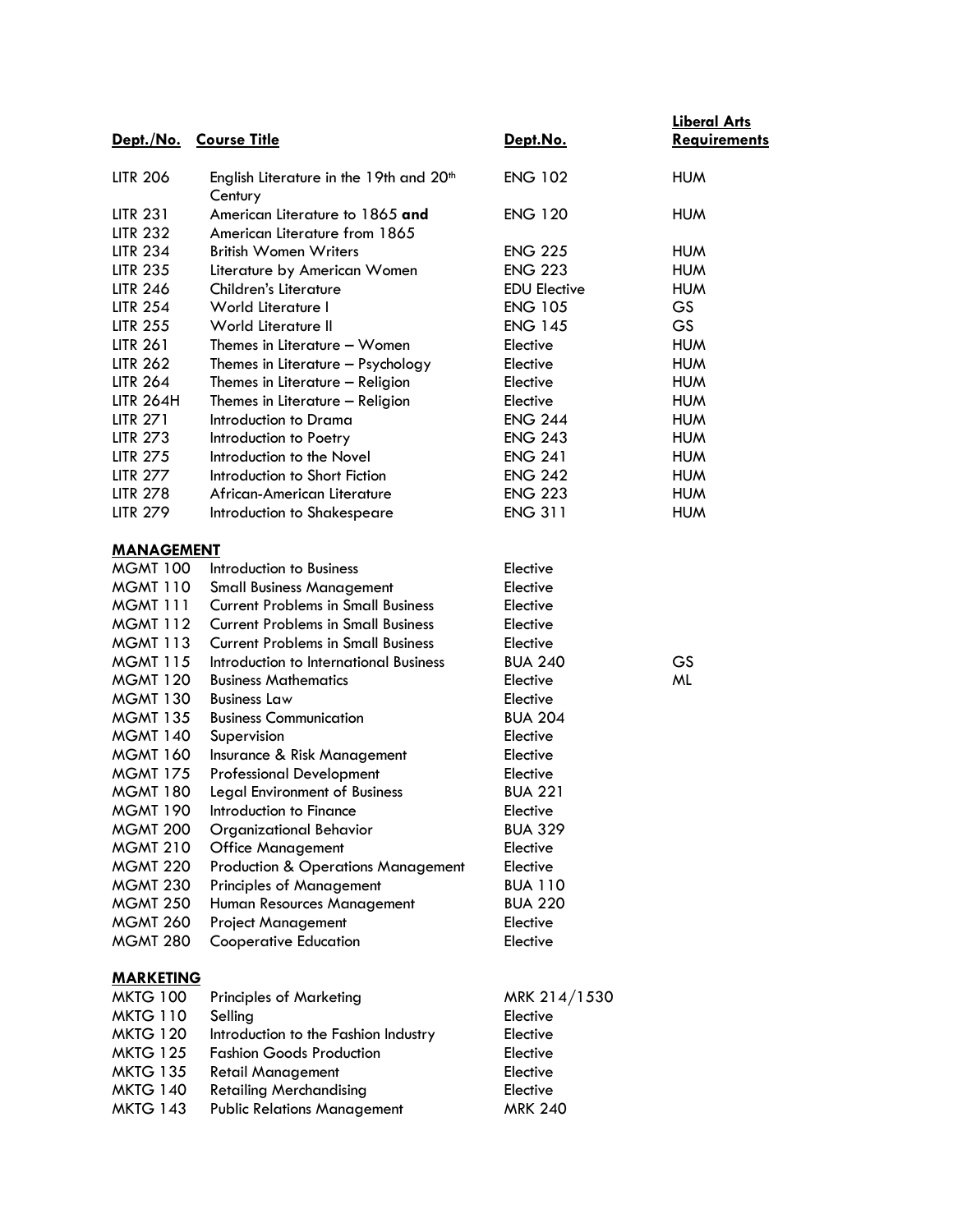|                                  | Dept./No. Course Title                  | Dept.No.       | <b>Liberal Arts</b><br><b>Requirements</b> |
|----------------------------------|-----------------------------------------|----------------|--------------------------------------------|
| <b>MKTG 150</b>                  | Introduction to Industrial Distribution | Elective       |                                            |
| <b>MKTG 200</b>                  | Advertising                             | <b>MRK 334</b> |                                            |
| <b>MKTG 220</b>                  | <b>Digital Marketing</b>                | Elective*      |                                            |
| <b>MKTG 280</b><br>$\sim$ $\sim$ | Cooperative Education Marketing/Retail  | Elective       |                                            |

\*Can count towards the Marketing Concentration for the Business Administration Bachelor degree.

## **[MATHEMATICS](http://www.bucks.edu/catalog/courses/math/mathematics/)**

| <b>MATH 101</b>  | <b>Mathematical Concepts I</b>         | <b>MAT 102</b> | ML  |
|------------------|----------------------------------------|----------------|-----|
| <b>MATH 102</b>  | <b>Mathematics for Educators I</b>     | Elective       | ML  |
| <b>MATH 103</b>  | Intermediate Algebra                   | Elective       | ML  |
| <b>MATH 105</b>  | <b>Mathematics for Educators II</b>    | <b>MAT 202</b> | ML  |
| <b>MATH 110</b>  | Mathematics for Technology I           | Elective       | ML  |
| <b>MATH 115</b>  | <b>Elementary Statistics</b>           | <b>MAT 110</b> | ML  |
| <b>MATH 115H</b> | <b>Elementary Statistics</b>           | <b>MAT 110</b> | ML  |
| <b>MATH 117</b>  | <b>Finite Mathematics for Business</b> | Elective       | ML  |
| <b>MATH 118</b>  | <b>Business Calculus</b>               | Elective       | ML  |
| <b>MATH 120</b>  | College Algebra                        | Elective       | ML  |
| <b>MATH 121</b>  | <b>Discrete Mathematics</b>            | Elective       | ML  |
| <b>MATH 122</b>  | Trigonometry and Analytic Geometry     | Elective       | ML  |
| <b>MATH 125</b>  | <b>Pre-Calculus Mathematics</b>        | MAT 140        | ML  |
| <b>MATH 140</b>  | Calculus I                             | <b>MAT 141</b> | ML  |
| <b>MATH 141</b>  | Calculus II                            | <b>MAT 142</b> | ML  |
| <b>MATH 215</b>  | <b>Elementary Statistics II</b>        | Elective       | ML  |
| <b>MATH 242</b>  | Calculus III                           | <b>MAT 211</b> | ML. |
| <b>MATH 250</b>  | <b>Differential Equations</b>          | <b>MAT 313</b> | ML. |
| <b>MATH 260</b>  | Linear Algebra                         | MAT 311        | ML  |

## **[MEDICAL ASSISTANT](http://www.bucks.edu/catalog/courses/business/med-assist/)**

| MEDA120 | <b>Medical Terminology</b>                              | Elective <sup>*</sup> |
|---------|---------------------------------------------------------|-----------------------|
| MEDA200 | <b>Clinical Procedures I</b>                            | Elective*             |
| MEDA201 | <b>Clinical Procedures II</b>                           | Elective*             |
| MEDA203 | <b>Laboratory Procedures</b>                            | Elective*             |
| MEDA204 | Phlebotomy Procedures and Techniques                    | Elective*             |
| MEDA205 | <b>Medical Law and Ethics</b>                           | Elective*             |
| MEDA215 | <b>Medical Administrative Procedures</b>                | Elective*             |
| MEDA216 | Medical Insurance, Billing and                          |                       |
|         | Reimbursement                                           | Elective*             |
| MEDA220 | Medical Assistant Externship                            | Elective*             |
| MEDA275 | <b>Medical Transcription I</b>                          | Elective <sup>*</sup> |
| MEDA279 | <b>Medical Transcription II</b>                         | Elective*             |
| MEDA287 | Phlebotomy                                              | Elective*             |
| MEDA289 | <b>Medical Transcription: Surgery</b>                   | Elective*             |
|         | *Can be used as HLT elective for Health Science majors. |                       |

# **[MUSIC](http://www.bucks.edu/catalog/courses/arts/music/)**

| <b>MUSA 105</b> | <b>Swing Singers</b>      | Elective | ART |
|-----------------|---------------------------|----------|-----|
| <b>MUSC 100</b> | <b>Music Fundamentals</b> | Elective | ART |
| <b>MUSC 101</b> | Introduction to Music     | Elective | ART |
| <b>MUSC 103</b> | World Music               | Elective | ART |
| <b>MUSC 105</b> | <b>American Music</b>     | Elective | ART |
| <b>MUSC 106</b> | History of Jazz           | Elective | ART |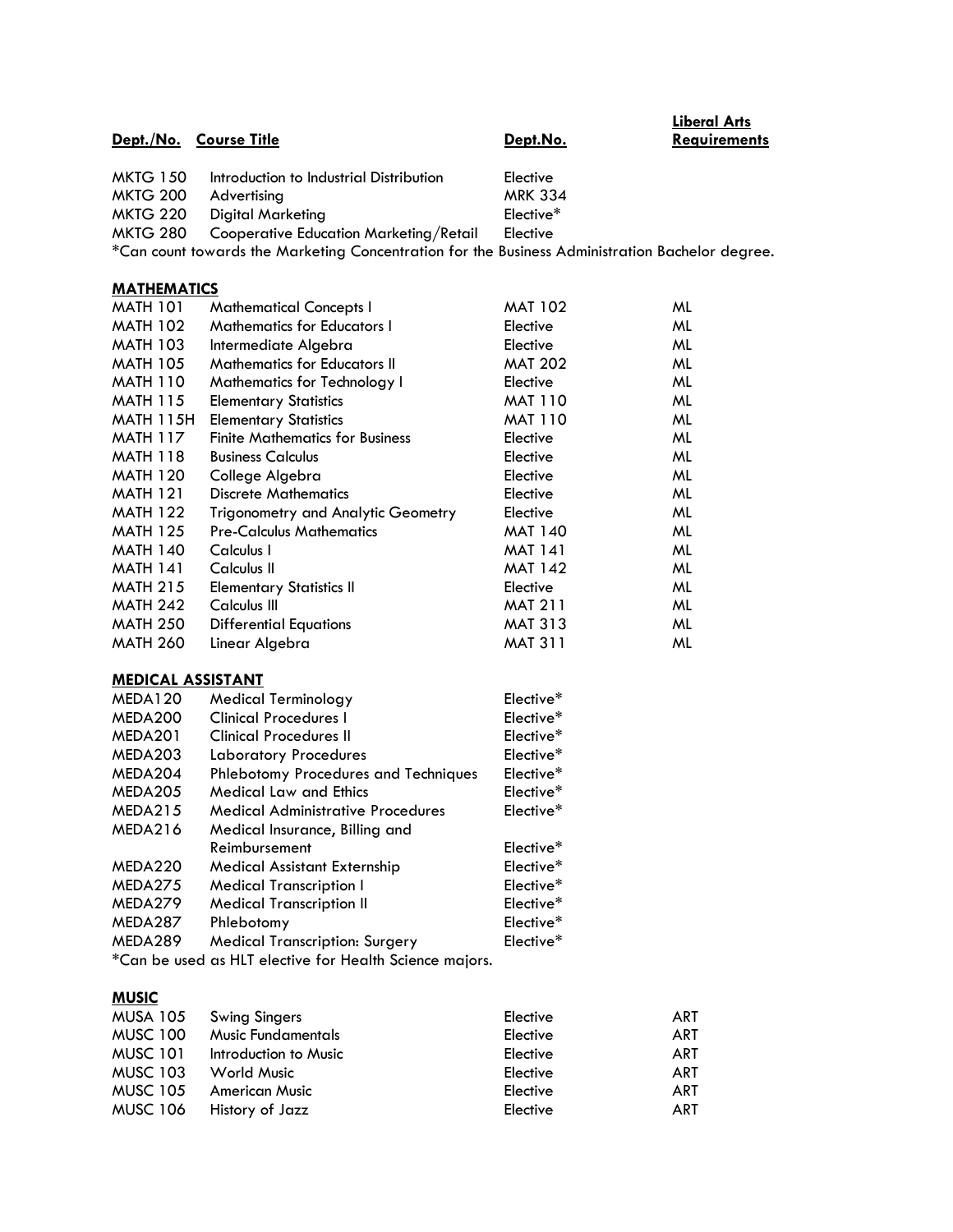|                     |                                                   |                | <b>Liberal Arts</b> |
|---------------------|---------------------------------------------------|----------------|---------------------|
|                     | Dept./No. Course Title                            | Dept.No.       | <b>Requirements</b> |
| <b>MUSC 107</b>     | American Pop Culture: History of Rock             | <b>COM 245</b> | <b>HUM</b>          |
| <b>MUSC 111</b>     | Music Theory I                                    | Elective       | ART                 |
| <b>MUSC 112</b>     | Music Theory II                                   | Elective       | ART                 |
| <b>MUSC 115</b>     | Ear Training I                                    | Elective       | ART                 |
| <b>MUSC 116</b>     | Ear Training II                                   | Elective       | ART                 |
| <b>MUSC 124</b>     | Music Technology                                  | Elective       | ART                 |
| <b>MUSC 125</b>     | Electronic Music Synthesis II                     | Elective       | ART                 |
| <b>MUSC 126</b>     | <b>Advanced Digital Music Synthesis</b>           | Elective       | ART                 |
| <b>MUSC 127</b>     | Music Synthesis and Multi-Media                   | Elective       | <b>ART</b>          |
| <b>MUSC 129</b>     | <b>Digital Recording Technology</b>               | Elective       |                     |
| <b>MUSC 130</b>     | Music Education for Early Childhood               | Elective       |                     |
| <b>MUSC 185</b>     | Jazz Improvisation I                              | Elective       | ART                 |
| <b>MUSC 186</b>     | Jazz Improvisation II                             | Elective       | ART                 |
| <b>MUSC 201</b>     | Music Styles and Literature:                      | Elective       | <b>ART</b>          |
|                     | Music before 1750                                 |                |                     |
| <b>MUSC 202</b>     | Music Styles and Literature:                      | Elective       | ART                 |
|                     | Music after 1750                                  | Elective       | ART                 |
| <b>MUSC 206</b>     | Jazz Improvisation: Theory and Ear                | Elective       | <b>ART</b>          |
|                     | Training                                          |                |                     |
| <b>MUSC 211</b>     | Music Theory III                                  | Elective       | ART                 |
| <b>MUSC 212</b>     | Music Theory IV                                   | Elective       | ART                 |
| <b>MUSC 215</b>     | <b>Ear Training III</b>                           | <b>MUS 191</b> | ART                 |
| <b>MUSC 216</b>     | <b>Ear Training IV</b>                            | <b>MUS 191</b> | ART                 |
| <b>MUSC 230</b>     | Music for Early Childhood                         | Elective       | ART                 |
| <b>MUSC 285</b>     | Jazz Improvisation III                            | Elective       | ART                 |
| <b>MUSC 286</b>     | Jazz Improvisation IV                             | Elective       | ART                 |
| <b>MUSE 101</b>     | Concert Choir                                     | Elective       | ART                 |
| <b>MUSE 111</b>     | <b>Small Ensembles</b>                            | Elective       | ART                 |
| <b>MUSE 115</b>     | Jazz Orchestra                                    | Elective       | ART                 |
| <b>MUSE 121</b>     | <b>Bucks County Community College</b><br>Symphony | Elective       | <b>ART</b>          |
| <b>MUSE 140</b>     | <b>Percussion Ensamble</b>                        | Elective       | ART                 |
| <b>MUSE 151</b>     | <b>Chamber Ensemble: Classical</b>                | Elective       | ART                 |
| <b>MUSE 155</b>     | <b>Chamber Ensemble: Jazz</b>                     | Elective       | ART                 |
| MUSE201             | <b>Madrigal Singers</b>                           | Elective       | <b>ART</b>          |
| <b>MUSG 165</b>     | Group Instruction in Piano Level I                | MUS 191/192    | ART                 |
| <b>MUSG 166</b>     | Group Instruction in Piano Level II               | MUS 191/192    | ART                 |
| <b>MUSG 175</b>     | Group Instruction in Guitar                       | Elective       | ART                 |
| <b>MUSL 100</b>     | <b>Preparatory Lessons</b>                        | <b>MUS 191</b> | ART                 |
| <b>MUSL 101</b>     | Secondary Lessons                                 | MUS 191/192    | ART                 |
| <b>MUSL 102</b>     | Secondary Applied Lessons, Level II               | MUS 191/192    | ART                 |
| <b>MUSL 110</b>     | <b>Performance Class</b>                          | Elective       | ART                 |
| <b>MUSL 111</b>     | Principal Lesson I                                | MUS 191/192    | ART                 |
| <b>MUSL 112</b>     | Principal Lesson II                               | MUS 191/192    | ART                 |
| <b>MUSL 211</b>     | Principal Lesson III                              | MUS 191/192    | ART                 |
| <b>MUSL 212</b>     | Principal Lesson IV                               | MUS 191/192    | ART                 |
|                     |                                                   |                |                     |
| <b>NEUROSCIENCE</b> |                                                   |                |                     |
| <b>NEUR 121</b>     | <b>Fundamentals of Neuroscience</b>               | <b>NEU 200</b> | SCI                 |
| <b>NEUR 122</b>     | <b>Clinical Neuroscience</b>                      | BIO/NEU 999    | SCI                 |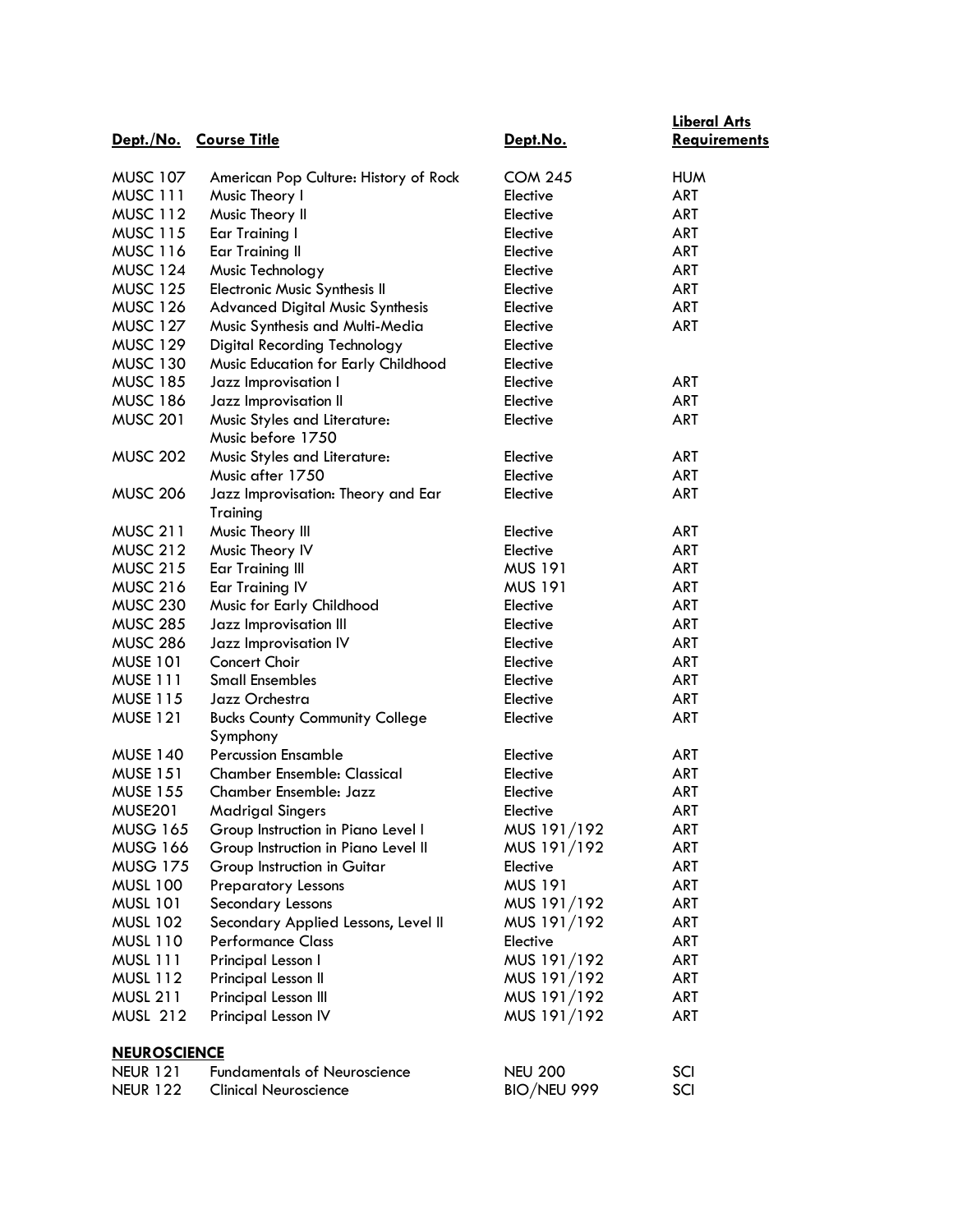|                         | Dept./No. Course Title                               | Dept.No.              | <b>Liberal Arts</b><br>Requirements |
|-------------------------|------------------------------------------------------|-----------------------|-------------------------------------|
| <b>PAINTING</b>         |                                                      |                       |                                     |
| <b>VAFA 171</b>         | Introduction to Painting                             | ART 123               | ART                                 |
| <b>VAFA 271</b>         | <b>Painting II</b>                                   | <b>ART 223</b>        | <b>ART</b>                          |
| <b>PARALEGAL/LAW</b>    |                                                      |                       |                                     |
| LAWS 100                | Introduction to Paralegal Studies                    | Elective              |                                     |
| LAWS 101                | Divorce and Family Law                               | Elective              |                                     |
| LAWS 110                | Introduction to Nurse Paralegal Studies              | Elective              |                                     |
| LAWS 140                | Civil Practice/Litigation Procedures                 | Elective              |                                     |
| LAWS 150                | Elder Law                                            | Elective              |                                     |
| LAWS 160                | Wills, Trusts, and Estates                           | Elective              |                                     |
| LAWS 165                | Criminal Procedure for the Paralegal                 | Elective              |                                     |
| <b>LAWS 170</b>         | International Law                                    | Elective              |                                     |
| <b>LAWS 180</b>         | <b>Business Organizations: Paralegal</b>             | Elective              |                                     |
| <b>LAWS 200</b>         | Paralegal Accounting and Taxation                    | Elective              |                                     |
| <b>LAWS 205</b>         | <b>Paralegal Trial Procedure and Practices</b>       | Elective              |                                     |
| <b>LAWS 210</b>         | <b>Real Estate Law</b>                               | Elective              |                                     |
| <b>LAWS 215</b>         | Advanced Real Estate Law and<br>Conveyancing         | Elective              |                                     |
| <b>LAWS 220</b>         | Legal Research and Writing                           | Elective              |                                     |
| <b>LAWS 225</b>         | Legal Research II                                    | Elective              |                                     |
| <b>LAWS 230</b>         | Creditor, Debtor Rights and Remedies                 | Elective              |                                     |
| <b>LAWS 235</b>         | Bankruptcy                                           | Elective              |                                     |
| <b>LAWS 240</b>         | Negligence and Personal Injury: Paralegal            | Elective              |                                     |
| <b>LAWS 250</b>         | Commercial Law                                       | Elective              |                                     |
| <b>LAWS 255</b>         | <b>Ethics for the Paralegal</b>                      | Elective              |                                     |
| <b>LAWS 260</b>         | Computers in the Law Office                          | Elective              |                                     |
| <b>LAWS 285</b>         | Paralegal Internship                                 | Elective              |                                     |
| <b>LAWS 290</b>         | Administrative and Municipal Law                     | Elective              |                                     |
| <b>LAWS 295</b>         | Special Topics in Law                                | Reviewed Individually |                                     |
| <b>PERFORMANCE ARTS</b> |                                                      |                       |                                     |
| <b>COMT 101</b>         | Introduction to Theatre                              | <b>THS 120</b>        | ART                                 |
| <b>COMT 103</b>         | Introduction to Acting                               | <b>THS 201</b>        | <b>ART</b>                          |
| COMT 106                | Introduction to Improvisational Performance Elective |                       | ART                                 |
| <b>COMT 140</b>         | <b>Children's Theatre</b>                            | Elective              | ART                                 |
| <b>COMT 150</b>         | <b>Theatre Production</b>                            | <b>THS 251</b>        | <b>ART</b>                          |
| <b>COMT 160</b>         | Play Production I                                    | <b>THS 250</b>        | <b>ART</b>                          |
| <b>COMT 163</b>         | Play Production II                                   | <b>THS 250</b>        | <b>ART</b>                          |
| <b>COMT 203</b>         | Acting II                                            | <b>THS 202</b>        | <b>ART</b>                          |
| COMT 206                | <b>Improvisational Performance II</b>                | Elective              | <b>ART</b>                          |
| COMT <sub>209</sub>     | Acting for the Camera                                | Elective              | <b>ART</b>                          |
| <b>COMT 210</b>         | Acting III                                           | <b>THS 202</b>        | <b>ART</b>                          |
| <b>COMT 211</b>         | Acting IV                                            | <b>THS 202</b>        | <b>ART</b>                          |
| <b>COMT 250</b>         | <b>Theatre Production II</b>                         | <b>THS 251</b>        | <b>ART</b>                          |
| <b>PHILOSOPHY</b>       |                                                      |                       |                                     |
| <b>PHIL 105</b>         | <b>Critical Thinking</b>                             | <b>PHI 131</b>        | ML                                  |
| <b>PHIL 111</b>         | <b>Ethics</b>                                        | <b>PHI 200</b>        | <b>HUM</b>                          |
| <b>PHIL 115</b>         | Philosophy of Religion East & West                   | Elective              | <b>GS</b>                           |
| <b>PHIL 125</b>         | Introduction to Philosophy                           | <b>PHI 100</b>        | <b>HUM</b>                          |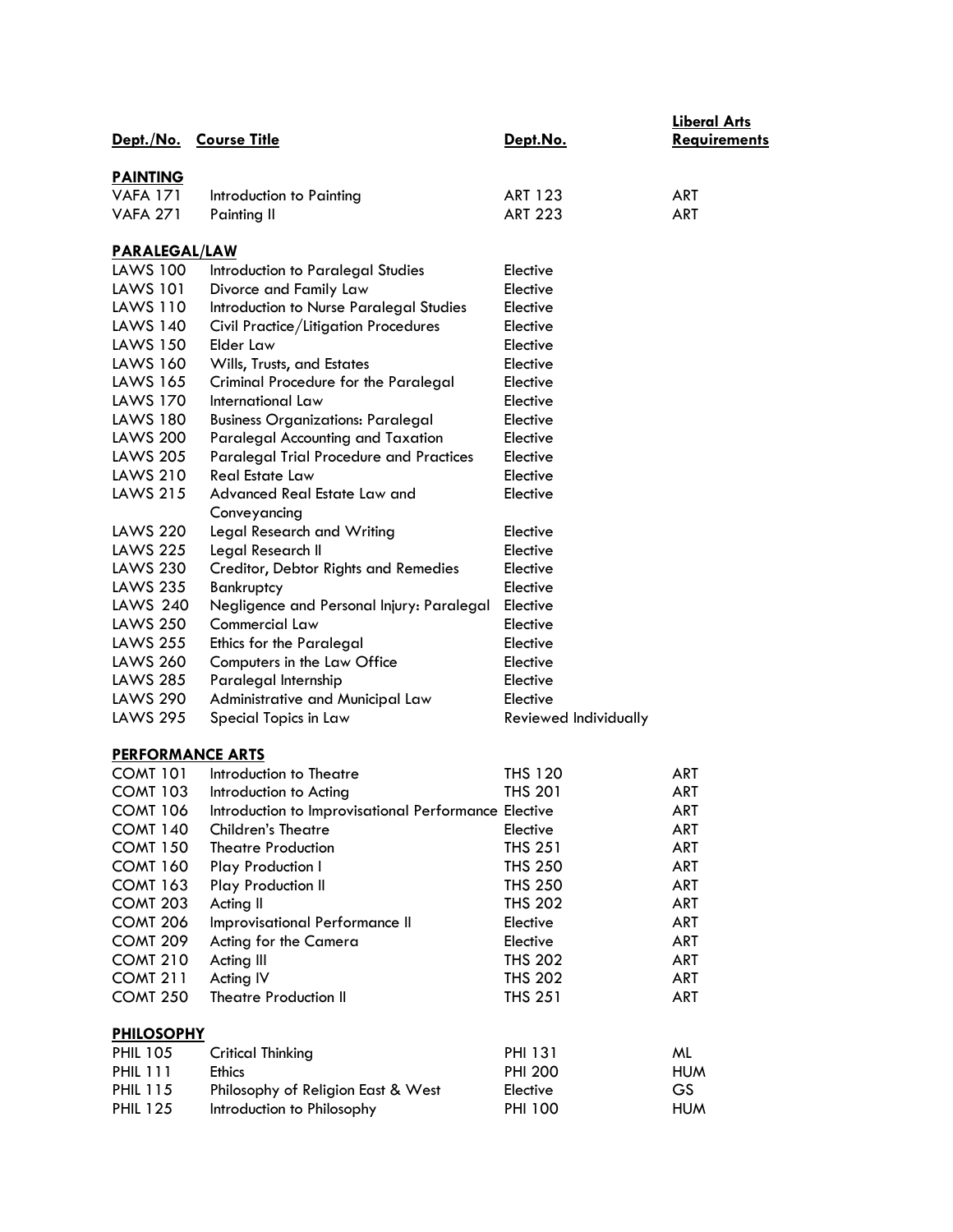|                          | Dept./No. Course Title                                               | Dept.No.       | <b>Liberal Arts</b><br><b>Requirements</b> |
|--------------------------|----------------------------------------------------------------------|----------------|--------------------------------------------|
| <b>PHIL 125H</b>         | Introduction to Philosophy                                           | <b>PHI 100</b> | <b>HUM</b>                                 |
| <b>PHIL 140</b>          | Existentialism                                                       | Elective       | <b>HUM</b>                                 |
| <b>PHIL 145</b>          | Aesthetics                                                           | <b>PHI 217</b> | <b>ART</b>                                 |
| <b>PHOTOGRAPHY</b>       |                                                                      |                |                                            |
| <b>VAPH 110</b>          | Digital Photography Fundamentals                                     | Elective       |                                            |
| <b>VAPH 151</b>          | Introduction to Photograph                                           | Elective       |                                            |
| <b>VAPH 157</b>          | Photo II                                                             | Elective       |                                            |
| <b>VAPH 196</b>          | History of Photography                                               | Elective       |                                            |
| <b>VAPH 210</b>          | Digital Photography II                                               | Elective       |                                            |
| <b>VAPH 211</b>          | Studio and Lighting Fundamentals                                     | Elective       |                                            |
| <b>VAPH 257</b>          | Large Format Photography                                             | Elective       |                                            |
|                          | <b>PHYSICAL EDUCATION</b> (Also listed under Kinesiology)            |                |                                            |
|                          | All courses transfer for elective credit with a maximum of 4 credits |                |                                            |
| <b>KINS 180</b>          | Foundations of Physical Education                                    | Elective*      |                                            |
| <b>KINS 183</b>          | Movement and Physical Education for<br><b>Early Childhood</b>        | Elective*      |                                            |
| <b>KINS 190</b>          | Introduction to Recreation Leadership                                | Elective*      |                                            |
| <b>KINS 191</b>          | <b>Outdoor Recreation</b>                                            | Elective*      |                                            |
|                          | *Can be used as an Exercise Science major elective.                  |                |                                            |
| <b>PHYSICS</b>           |                                                                      |                |                                            |
| <b>PHYS 106</b>          | Physics A or                                                         | <b>PHY 101</b> | SCI                                        |
| <b>PHYS 121</b>          | Physics I                                                            |                |                                            |
| <b>PHYS 107</b>          | Physics B or                                                         | <b>PHY 102</b> | SCI                                        |
| <b>PHYS 122</b>          | Physics II                                                           |                |                                            |
| <b>PHYS 201</b>          | Solid State Electronic                                               | Elective       | SCI                                        |
| <b>PHYS 202</b>          | Nanofab Statistics and Technology                                    | Elective       | SC                                         |
| <b>POLITICAL SCIENCE</b> |                                                                      |                |                                            |
| <b>POLI 101</b>          | Political Science Internship                                         | Elective       |                                            |
| <b>POLI111</b>           | American National Government or                                      | Elective       | SS                                         |
| <b>POLI 112</b>          | <b>American Political Issues</b>                                     | <b>PSC 210</b> | SS                                         |
| <b>POLI 120</b>          | American State & Local Government                                    | Elective       | SS                                         |
| <b>POLI 130</b>          | Introduction to Political Science                                    | Elective       | SS                                         |
| <b>POLI 212</b>          | <b>International Relations</b>                                       | Elective       | GS                                         |
| <b>PORTFOLIO STUDIES</b> |                                                                      |                |                                            |
| <b>VAFA 250</b>          | Fine Arts and Design Portfolio Studio                                | Elective       |                                            |
| <b>VAMM 250</b>          | Digital Arts Portfolio Studio                                        | <b>ART 238</b> |                                            |
| <b>PRINTMAKING</b>       |                                                                      |                |                                            |
| <b>VAFA 160</b>          | Introduction to Printmaking                                          | <b>ART 111</b> | ART                                        |
| <b>VAFA 161</b>          | Printmaking/Silkscreen                                               | <b>ART 211</b> | ART                                        |
| <b>VAFA 165</b>          | <b>Book Arts</b>                                                     | <b>ART 139</b> |                                            |
| <b>VAFA 167</b>          | Papermaking                                                          | <b>ART 124</b> | ART                                        |
| <b>VAFA 260</b>          | Printmaking II                                                       | <b>ART 211</b> | ART                                        |
| <b>VAFA 261</b>          | Printmaking III                                                      | <b>ART 311</b> | ART                                        |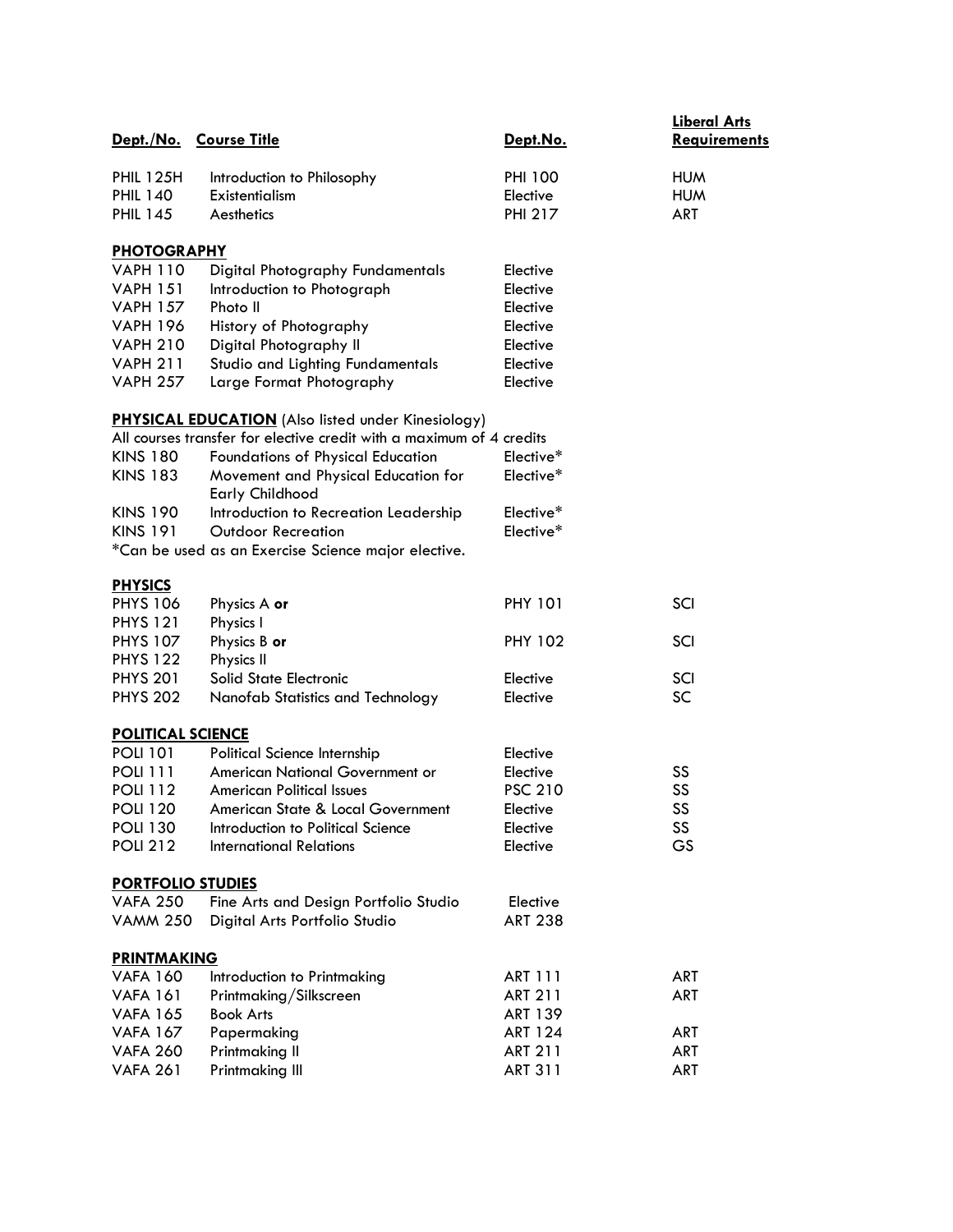|                    | Dept./No. Course Title                                  | <u>Dept.No.</u> | <b>Liberal Arts</b><br><b>Requirements</b> |
|--------------------|---------------------------------------------------------|-----------------|--------------------------------------------|
|                    |                                                         |                 |                                            |
| <b>PSYCHOLOGY</b>  |                                                         |                 |                                            |
| <b>PSYC 100</b>    | Psychology of Personal Awareness                        | Elective        | SS                                         |
| <b>PSYC 105</b>    | Introduction to Group Dynamics                          | <b>PSY 230</b>  | SS                                         |
| <b>PSYC 110</b>    | Introduction to Psychology                              | <b>PSY 100</b>  | SS                                         |
| <b>PSYC 110H</b>   | Introduction to Psychology                              | <b>PSY 100</b>  | SS                                         |
| <b>PSYC 110</b>    | Introduction to Psychology (Paired Section)PSY 100      |                 | SS                                         |
| <b>PSYC 120</b>    | Human Sexuality                                         | Elective        | SS                                         |
| <b>PSYC 125</b>    | Psychological Techniques of                             | Elective        | SS                                         |
|                    | <b>Stress Management</b>                                |                 |                                            |
| <b>PSYC 130</b>    | Psychology Applied to Business                          | <b>PSY 301</b>  | SS                                         |
| <b>PSYC 160</b>    | The Psychology of Addiction and<br>Substance Abuse      | <b>PSY 237</b>  | SS                                         |
| <b>PSYC 180</b>    | Human Growth and Development                            | <b>PSY 242</b>  | SS                                         |
| <b>PSYC 181</b>    | Developmental Psychology: Life Span                     | <b>PSY 210</b>  | SS                                         |
| <b>PSYC 185</b>    | Psychology of Adulthood and Aging                       | Elective        | SS                                         |
| <b>PSYC 190</b>    | <b>Educational Psychology</b>                           | PSY/EDU 102     | SS                                         |
| <b>PSYC 200</b>    | Social Psychology                                       | <b>PSY 231</b>  | SS                                         |
| <b>PSYC 205</b>    | The Psychology of Cultural Diversity                    | <b>PSY 335</b>  | SS WV                                      |
| <b>PSYC 215</b>    | Introductory Psychological Statistics                   | PSY 212/214     | ML                                         |
|                    |                                                         | or SOC 324      |                                            |
| <b>PSYC 230</b>    | Neuroscience of Psychology                              | <b>PSY 229</b>  |                                            |
| <b>PSYC 270</b>    | <b>Experimental Psychology</b>                          | PSY 211/213     | IL.                                        |
| <b>PSYC 280</b>    | Psychology of Abnormal Behavior                         | <b>PSY 309</b>  | SS                                         |
|                    |                                                         |                 |                                            |
| <b>REAL ESTATE</b> |                                                         |                 |                                            |
| LAWS210            | <b>Real Estate Law and Conveyancing</b>                 | Elective        |                                            |
| LAWS215            | <b>Advanced Real Estate Law</b>                         | Elective        |                                            |
| <b>RADIOGRAPHY</b> |                                                         |                 |                                            |
| <b>RADI 100</b>    | Introduction to Radiography                             | Elective*       |                                            |
| <b>RADI 105</b>    | Radiographic Procedures I                               | Elective*       |                                            |
| RADI 110           | Image Production and Evaluation                         | Elective*       |                                            |
| RADI 115           | <b>Radiation Physics</b>                                | Elective*       |                                            |
| <b>RADI 120</b>    | Clinical Experience I                                   | Elective*       |                                            |
| <b>RADI 125</b>    | Radiographic Procedures II                              | Elective*       |                                            |
| <b>RADI 130</b>    | <b>Radiation and Protection Biology</b>                 | Elective*       |                                            |
| <b>RADI 135</b>    | <b>Advanced Imaging</b>                                 | Elective*       |                                            |
| <b>RADI 140</b>    | Clinical Experience II                                  | Elective*       |                                            |
| <b>RADI 200</b>    | <b>Clinical Experience III</b>                          | Elective*       |                                            |
| <b>RADI 205</b>    | Radiographic Procedures III                             | Elective*       |                                            |
| <b>RADI 210</b>    | Advanced Imaging II                                     | Elective*       |                                            |
| <b>RADI 215</b>    | <b>Clinical Experience IV</b>                           | Elective*       |                                            |
| <b>RADI 220</b>    | <b>Registry Review</b>                                  | Elective*       |                                            |
| <b>RADI 225</b>    | Pathology                                               | Elective*       |                                            |
| <b>RADI 230</b>    | <b>Quality Assurance</b>                                | Elective*       |                                            |
| <b>RADI 235</b>    | <b>Clinical Experience V</b>                            | Elective*       |                                            |
|                    | *Can be used as HLT elective for Health Science majors. |                 |                                            |

## **[SCIENCE](http://www.bucks.edu/catalog/courses/math/science/)**

| <b>SCIE 101</b> | <b>Physical Science</b> | Elective | SCI |
|-----------------|-------------------------|----------|-----|
|                 |                         |          |     |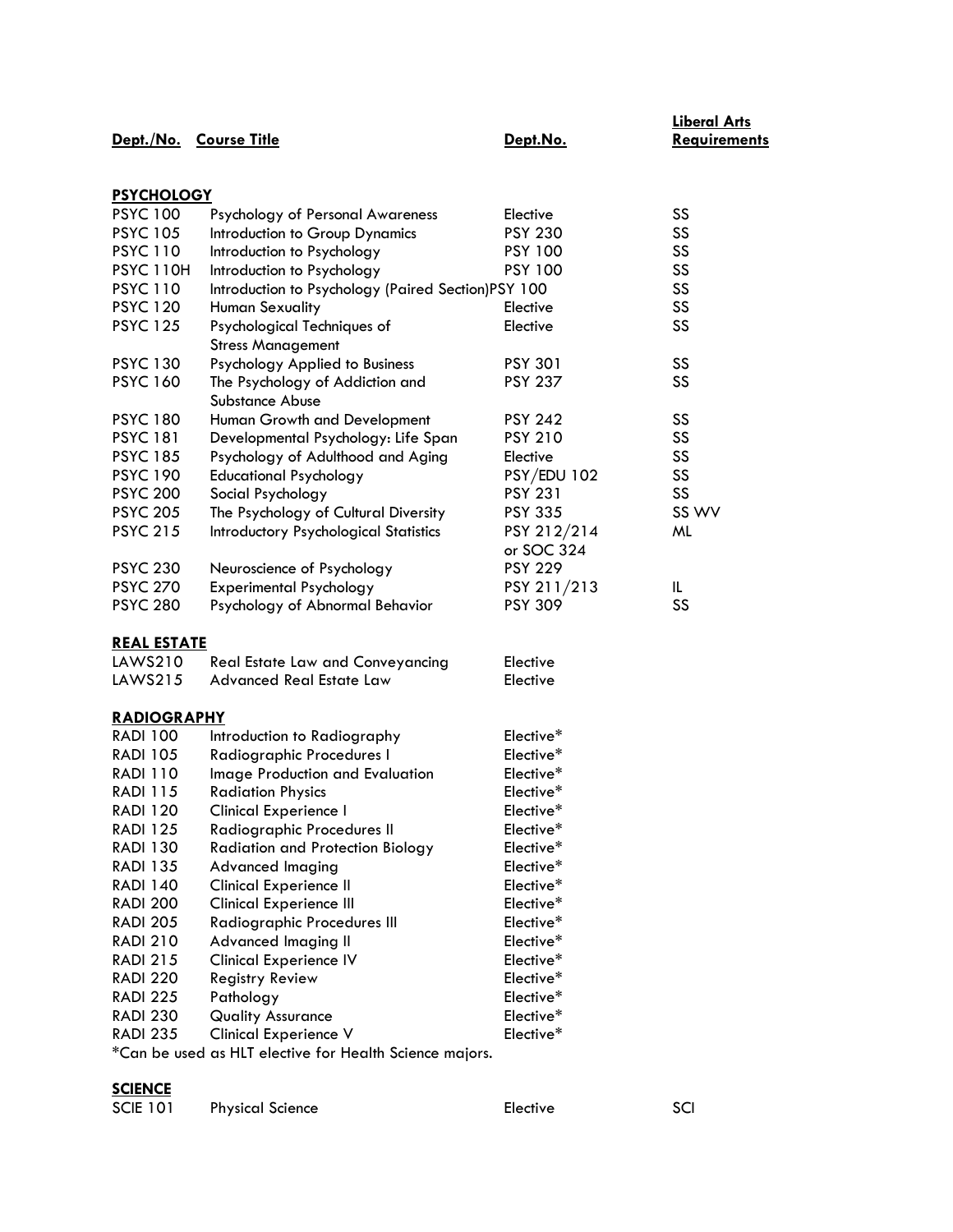| Dept./No.       | <b>Course Title</b>                                             | Dept.No.                                     | <b>Liberal Arts</b><br><b>Requirements</b> |
|-----------------|-----------------------------------------------------------------|----------------------------------------------|--------------------------------------------|
| <b>SCIE 102</b> | Astronomy                                                       | GSC 103                                      | SCI                                        |
| <b>SCIE 103</b> | <b>Physical Geology</b>                                         | Elective                                     | SCI                                        |
| <b>SCIE 105</b> | Introduction to Environmental Science                           | <b>ENS 101</b>                               | SCI                                        |
| <b>SCIE 106</b> | GIS for Land Use Planning and<br>Environmental Technology I     | Elective                                     | <b>SC</b>                                  |
| <b>SCIE 107</b> | Introduction to Environmental<br>Monitoring and Sampling        | Elective                                     | SCI                                        |
| <b>SCIE 108</b> | Discoveries in Chemistry: A History                             | Elective                                     | SCI (non-lab)                              |
| <b>SCIE 206</b> | <b>Fundamentals of Geographic Information</b><br><b>Systems</b> | BIO 309/CRJ 110 *                            | SCI                                        |
| <b>SCIE 207</b> | <b>Environmental Monitoring and Sampling</b>                    | <b>BIO Elective</b>                          | SCI                                        |
| $*$ DIO 200     | وسعو المعارم المستحدث القاعدية التقارب والمال والمنات الكالك    | $l_{\rm obs}$ CDL 210 at Carlos Cast Callage |                                            |

*\** BIO 309 and GIS Lab (lab only) 1 credit; must also complete CRJ 210 at Cedar Crest College

## **[SCULPTURE](http://www.bucks.edu/academics/courses/syllabus/index.php?lookup=VAFA246)**

| <b>VAFA 141</b>    | Introduction to Sculpture                                                  | <b>ART 127</b>      |    |
|--------------------|----------------------------------------------------------------------------|---------------------|----|
| <b>VAFA 242</b>    | Sculpture II                                                               | <b>ART 227</b>      |    |
| <b>VAFA 246</b>    | Sculpture/Foundry                                                          | <b>ART 227</b>      |    |
| <b>SOCIAL WORK</b> |                                                                            |                     |    |
| <b>SSWK 110</b>    | Introduction to Social Work and Social<br>Welfare and SSWK 111 or SSWK 120 | <b>SWK 201</b>      |    |
| <b>SSWK 111</b>    | <b>Case Management and Documentation</b>                                   | Elective            |    |
| <b>SSWK 120</b>    | Social Services - Interviewing,<br>Assessment and Referral/CAC             | Elective            |    |
| <b>SSWK 165</b>    | High Risk Youth                                                            | <b>SWK Elective</b> |    |
| <b>SSWK 215</b>    | Loss and Grief                                                             | <b>SWK Elective</b> |    |
| <b>SSWK 220</b>    | Social Work: Interviewing, Assessment,<br>and Referral                     | Elective            |    |
| <b>SSWK 235</b>    | Multi-Cultural Issues in Counseling                                        | <b>SWK Elective</b> |    |
| <b>SSWK 255</b>    | Drugs, Alcohol, Violence, and Crime                                        | Elective            |    |
| <b>SOCIOLOGY</b>   |                                                                            |                     |    |
| <b>SOCI 110</b>    | Introduction to Sociology                                                  | <b>SOC 100</b>      | SS |
| SOCI 110H          | Introduction to Sociology                                                  | <b>SOC 100</b>      | SS |
| SOCI 110P          | Introduction to Sociology (Paired Section)                                 | SOC 100             | SS |
| <b>SOCI 120</b>    | Introduction to Cultural Anthropology                                      | <b>ANT 100</b>      | SS |
| <b>SOCI 130</b>    | <b>Contemporary Social Problems</b>                                        | Elective            | SS |
| <b>SOCI 140</b>    | Peoples of America                                                         | Elective            | SS |
| <b>SOCI 150</b>    | Criminology                                                                | <b>CRJ 106</b>      | SS |
| <b>SOCI 160</b>    | Marriage and the Family                                                    | SOC 321             | SS |
| <b>SOCI 230</b>    | <b>Contemporary Social Problems</b>                                        | Elective            | SS |

## **[SPORT MANAGEMENT](http://www.bucks.edu/catalog/courses/kinesiology/sports/)**

| <b>SPMT 200</b> | Introduction to Sport Management                         | Elective* |
|-----------------|----------------------------------------------------------|-----------|
| <b>SPMT 201</b> | <b>Sport Marketing</b>                                   | Elective* |
| <b>SPMT 202</b> | <b>Facility Management and Event Planning</b>            | Elective* |
| <b>SPMT 203</b> | History and Philosophy of Sport Mgmt.                    | Elective* |
| <b>SPMT 280</b> | Sport Management Co-Op                                   | Elective* |
|                 | *Can be used as an elective for Exercise Science majors. |           |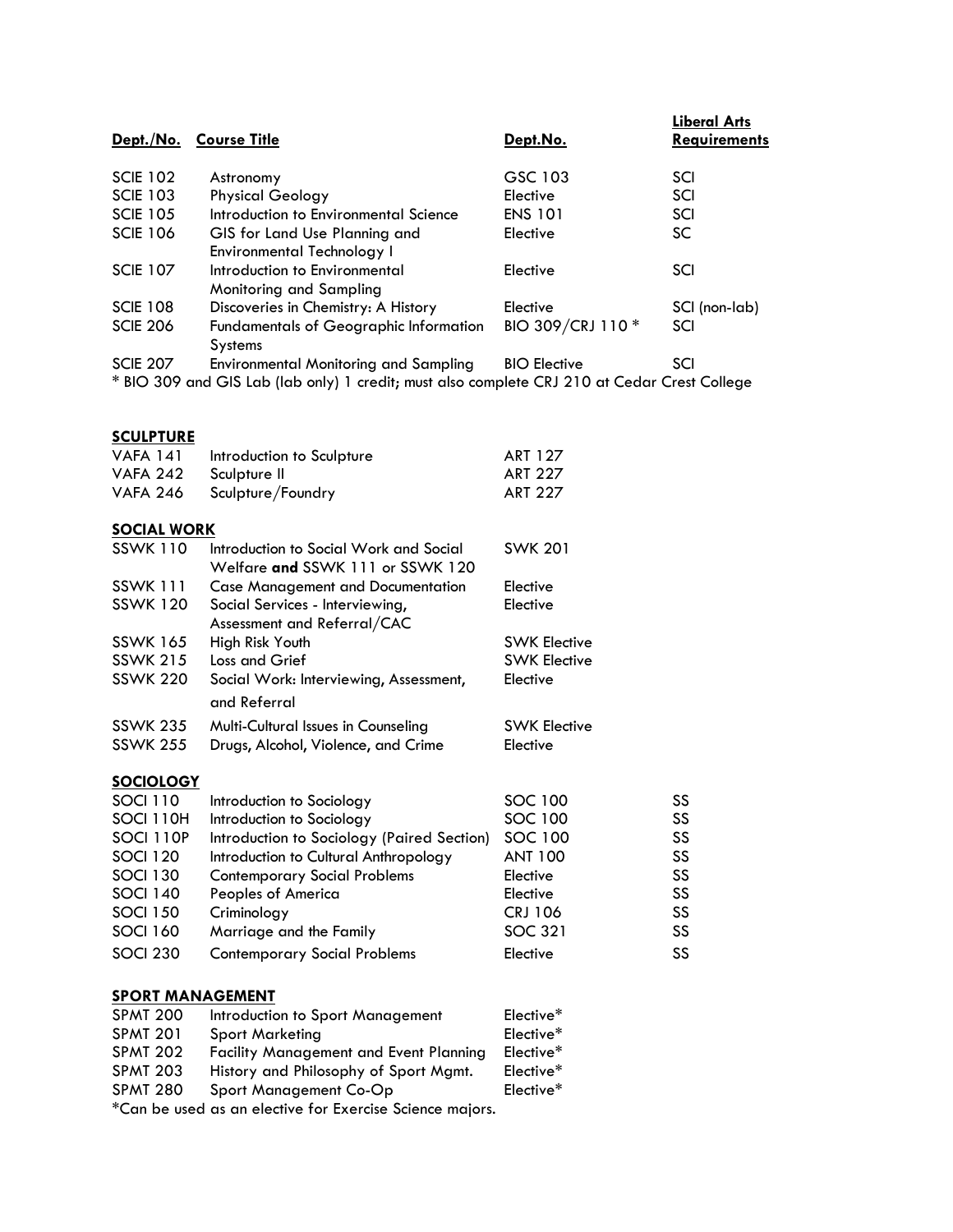|                        | Dept./No. Course Title                                 | Dept.No.              | <b>Liberal Arts</b><br><b>Requirements</b> |
|------------------------|--------------------------------------------------------|-----------------------|--------------------------------------------|
| <b>VISUAL ARTS</b>     |                                                        |                       |                                            |
| <b>VAFA 100</b>        | <b>Drawing Fundamentals</b>                            | <b>ART 101</b>        | ART                                        |
| <b>VAFA 101</b>        | 2-D Design Fundamentals                                | ART 110               | <b>ART</b>                                 |
| <b>VAFA 102</b>        | 3-D Design Fundamentals                                | <b>ART 127</b>        | <b>ART</b>                                 |
| <b>VAFA 103</b>        | <b>Drawing Composition</b>                             | <b>ART 201</b>        | <b>ART</b>                                 |
| <b>VAFA 104</b>        | 2-D Design Color                                       | ART 110               | <b>ART</b>                                 |
| VAFA 105               | 3-D Design Materials/Modeling                          | ART 127               | <b>ART</b>                                 |
| VAFA 111               | <b>Drawing Basics</b>                                  | <b>ART 101</b>        | <b>ART</b>                                 |
| <b>VAFA 250</b>        | Fine Arts and Design Portfolio Studio                  | Elective              |                                            |
|                        | <b>WEB DESIGN AND MULTIMEDIA</b>                       |                       |                                            |
| <b>VAMM 100</b>        | Digital Imaging                                        | Elective              |                                            |
| <b>VAMM 110</b>        | Web and Interactive Design                             | Elective              |                                            |
| VAMM 120               | Interface Design                                       | Elective              |                                            |
| VAMM 130               | 3-D Modeling Concepts                                  | <b>COM 220</b>        |                                            |
| <b>VAMM 209</b>        | <b>Multimedia Concepts I</b>                           | Elective              |                                            |
| <b>VAMM 210</b>        | <b>Multimedia Concepts II</b>                          | Elective              |                                            |
| VAMM 230               | 3-D Animation                                          | Elective              |                                            |
| <b>WOMEN'S STUDIES</b> |                                                        |                       |                                            |
| WMST 110               | Introduction to Women's Studies                        | <b>GND 100</b>        | SS                                         |
| <b>WMST 280</b>        | Cooperative Education - Women's Studies                | Reviewed Individually |                                            |
| <b>HLTH 200</b>        | Introduction to Women's Health Issues                  | *Elective             |                                            |
|                        | *Can be used as HLT elective for Health Science majors |                       |                                            |
| <b>WOODWORKING</b>     |                                                        |                       |                                            |
| <b>VAFW 100</b>        | Fine Woodworking Fundamentals                          | Elective              |                                            |
| <b>VAFW 133</b>        | <b>Woodcarving - Furniture</b>                         | Elective              |                                            |
| <b>VAFW 136</b>        | <b>Bending and Veneering</b>                           | Elective              |                                            |
| <b>VAFW 137</b>        | <b>Chair Construction</b>                              | Elective              |                                            |
| <b>VAFW 138</b>        | <b>Table Systems</b>                                   | Elective              |                                            |
| <b>VAFW 140</b>        | Cabinetmaking                                          | Elective              |                                            |
| <b>VAFW 145</b>        | <b>Conceptual Furniture</b>                            | Elective              |                                            |
| VAFW 180               | Woodturning                                            | Elective              |                                            |
| <b>VAFW 181</b>        | Woodturning II                                         | Elective              |                                            |
| <b>VAFW 190</b>        | History of American Furniture                          | Elective              |                                            |
| <b>VAFW 280</b>        | <b>Cooperative Education - Fine</b>                    | Elective              |                                            |